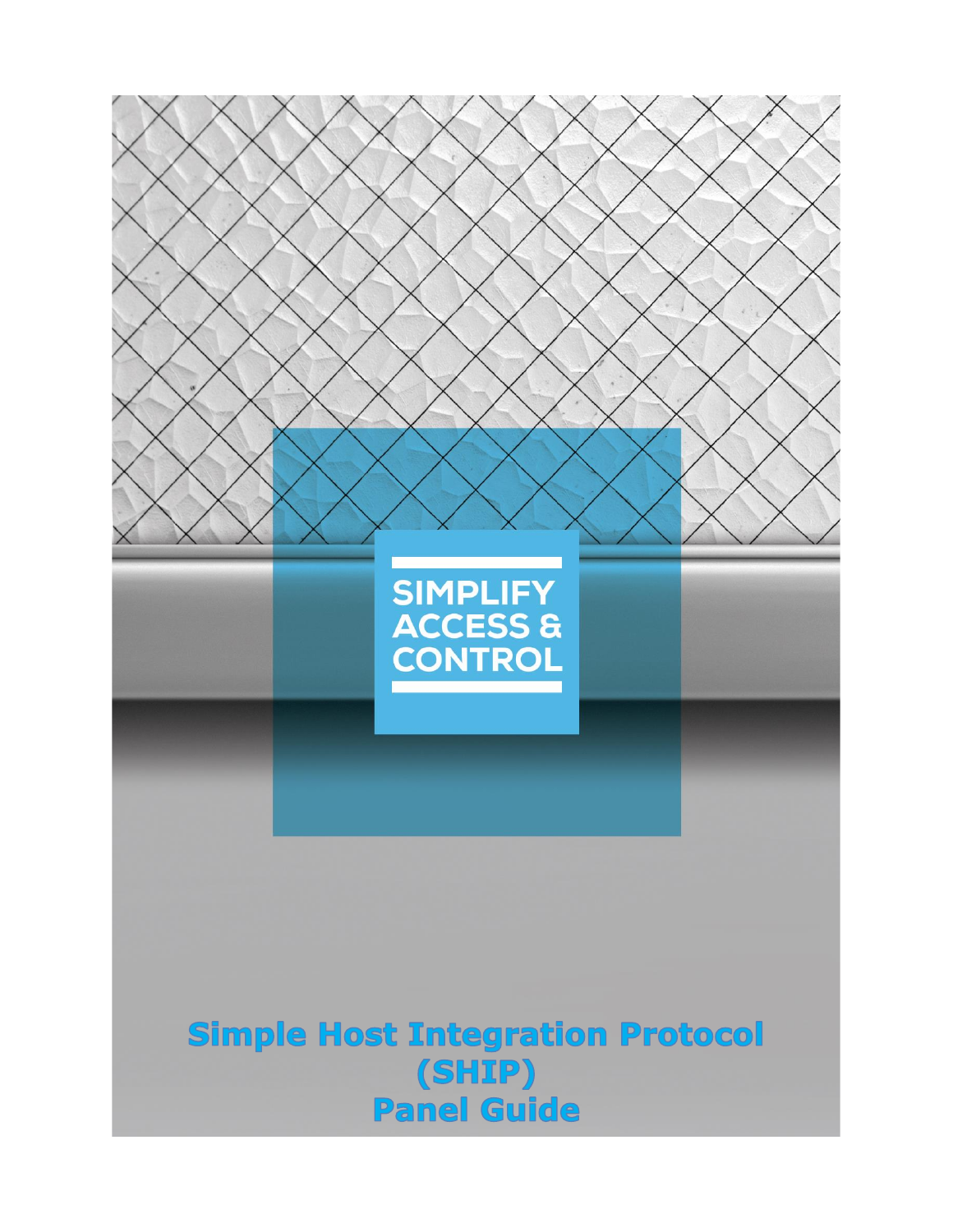# **Intelli‒Site Security Management Software**

## **Simple Host Integration Protocol (SHIP) Panel Guide**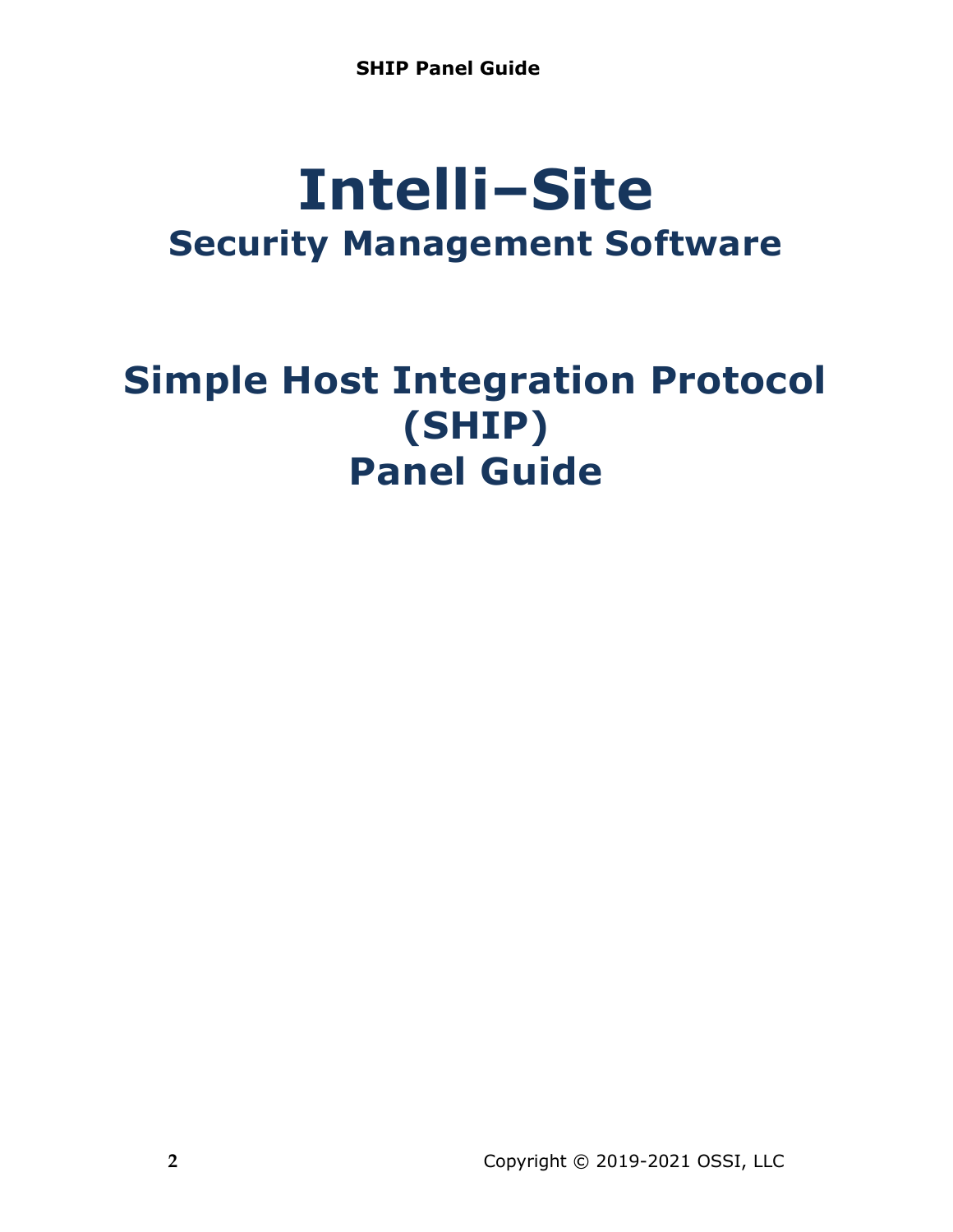## <span id="page-2-0"></span>**Copyright**

Copyright © 2019-2021 OSSI, LLC All rights reserved.

Information in this document is subject to change without notice. The software described in this document is furnished under a license agreement or nondisclosure agreement. The software may be used or copied only in accordance with the terms of those agreements. No part of this publication may be reproduced, stored in a retrieval system, or transmitted in any form or any means electronic or mechanical, including photocopying and recording for any purpose other than the purchaser's use without the written permission of OSSI.

OSSI, LLC 10125 S 52nd St. Franklin, WI 53132-8677 **[ossi-usa.com](http://ossi-usa.com/)**

| Telephone: (262) 522-1870 |                  |
|---------------------------|------------------|
| Toll Free:                | $(888)$ 488-2623 |
| Fax:                      | $(262)$ 522-1872 |

## <span id="page-2-1"></span>**Trademarks**

Intelli-Site® is registered in U.S. Patent & Trademark Office.

All other registered and unregistered trademarks are the sole property of their respective owners.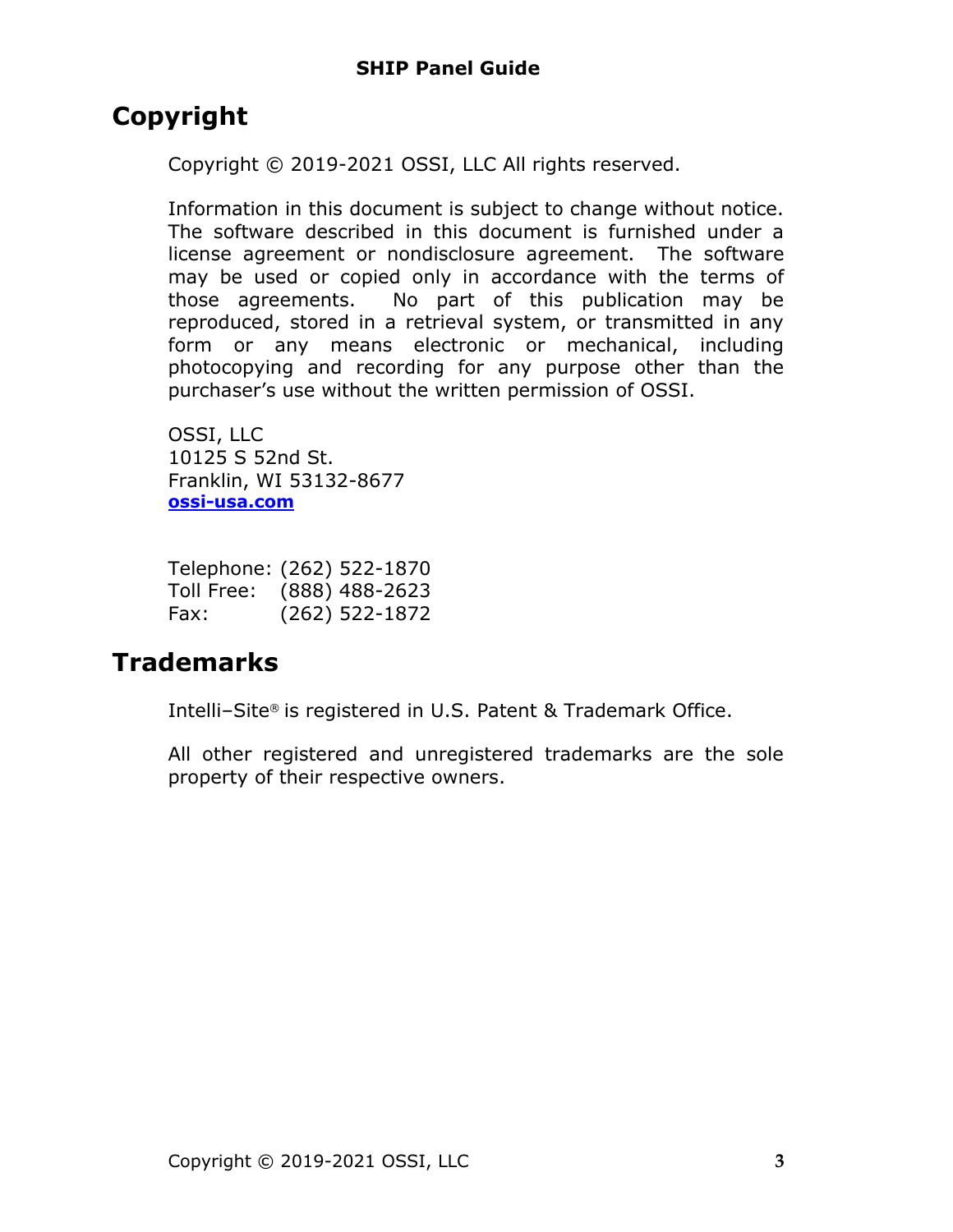## <span id="page-3-0"></span>**Technical Support Assistance**

## *OSSI, LLC Headquarters*

OSSI, LLC 10125 S 52nd St. Franklin, WI 53132-8677 (262) 522-1870

(888) 488-2623

## *Technical Support*

Technical support is available via telephone or email. Contact Technical Support 8:00 AM to 5:00 PM Central Standard time. If calling after hours, please leave a detailed voice mail message, and someone will return your call as soon as possible.

Email: [support@ossi-usa.com](mailto:support@ossi-usa.com) Phone: (888) 488-2623

When calling, please be at the computer prepared to provide the following information:

- Product version number, found by selecting the **CAbout** button from the Intelli-Site Application Menu.
- The type of computer being used including, operating system, processor type, speed, amount of memory, type of display, etc.
- Exact wording of any messages that appear on the screen.
- What was occurring when the problem was detected?
- What steps have been taken to reproduce the problem?
- It is highly recommended that the user generate a support package for transmission to Intelli-Site technical support staff. To generate the package, run the Intelli-Site Configuration Utility. *Create Support Package…* is the last option in the **Tools** menu.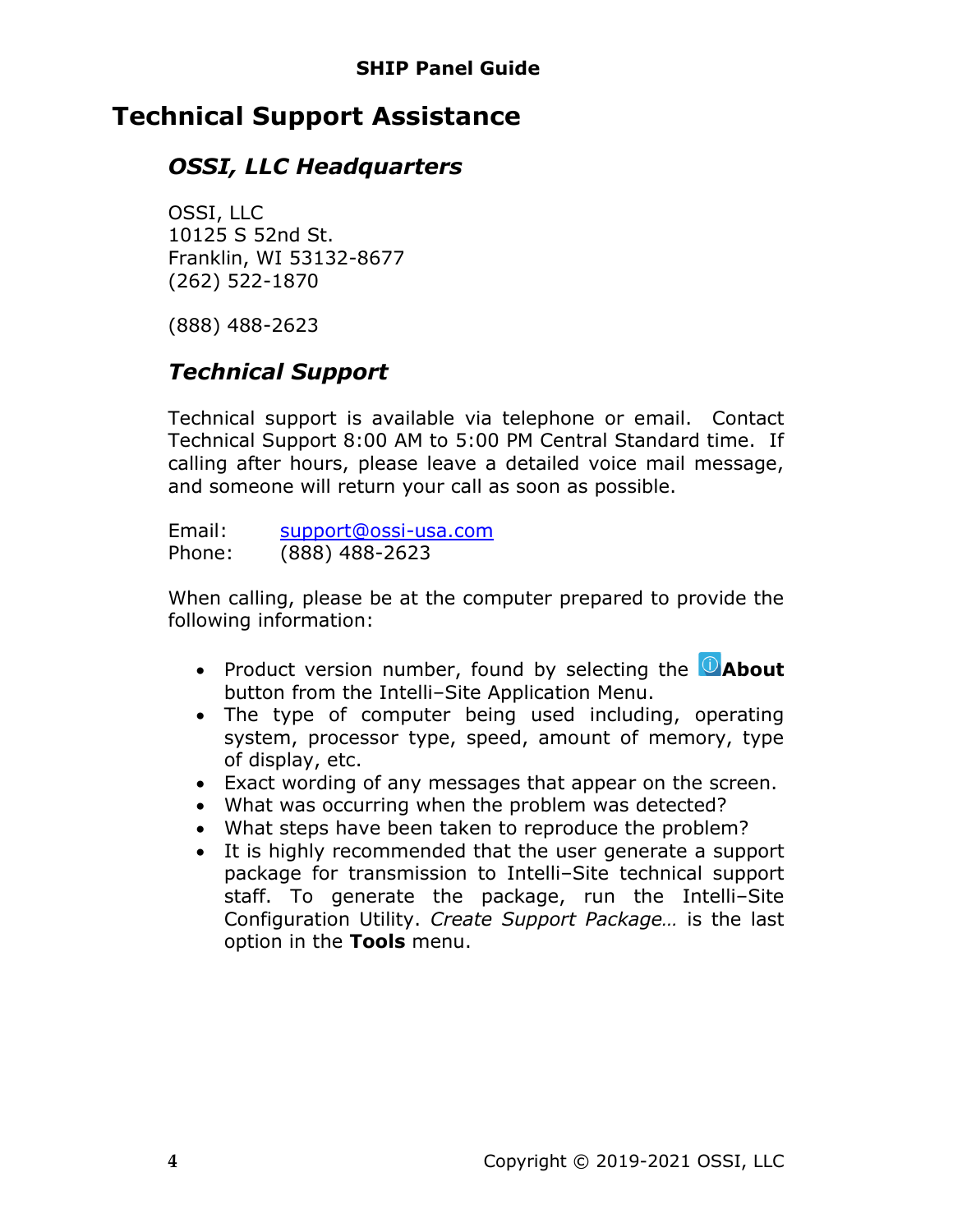## <span id="page-4-0"></span>**Table of Contents**

| 4.1.2 Add a Communications Method  17 |
|---------------------------------------|
|                                       |
|                                       |
|                                       |
|                                       |
|                                       |
|                                       |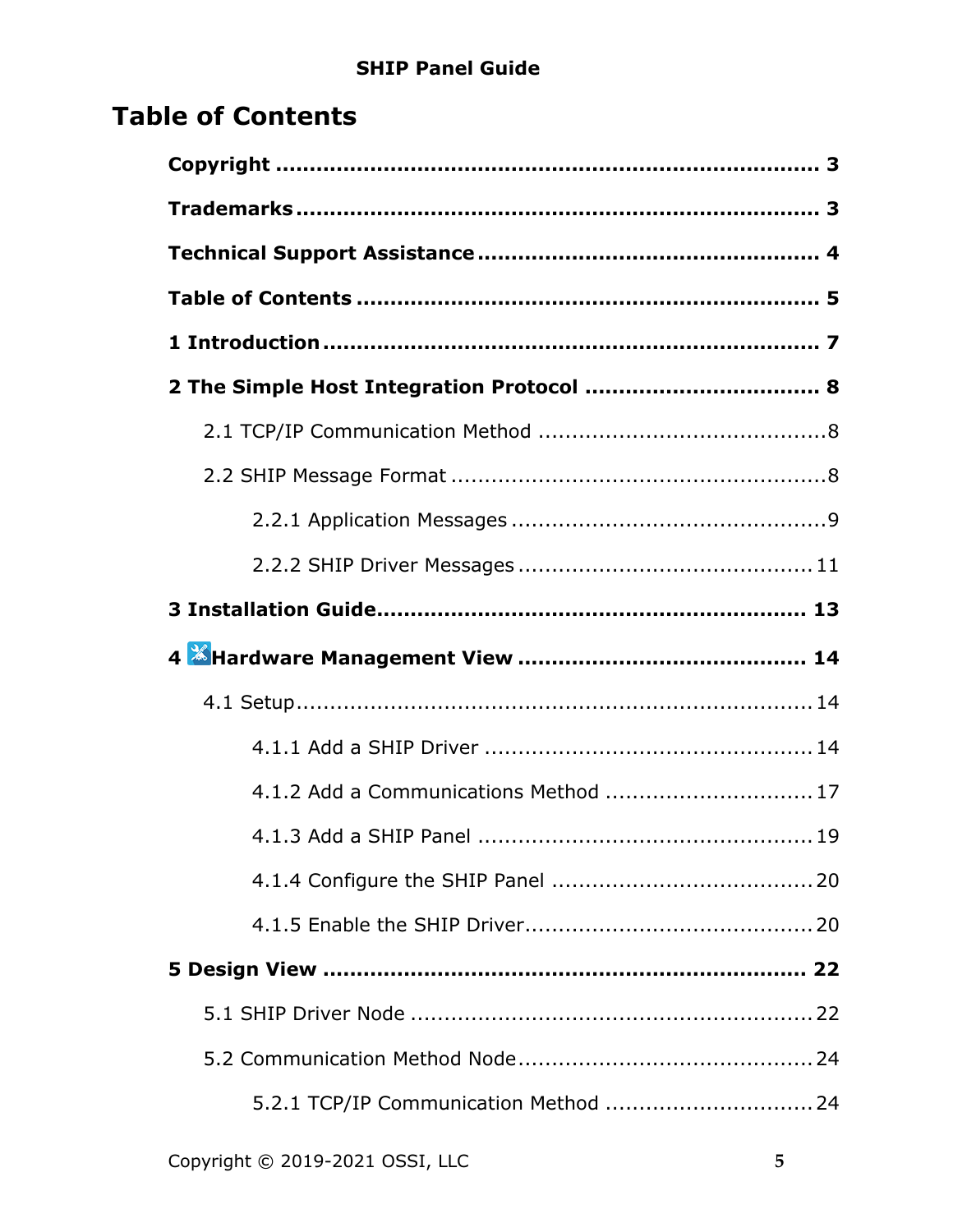| 5.2.2 TCP/IP Listener Communication Method  26 |  |
|------------------------------------------------|--|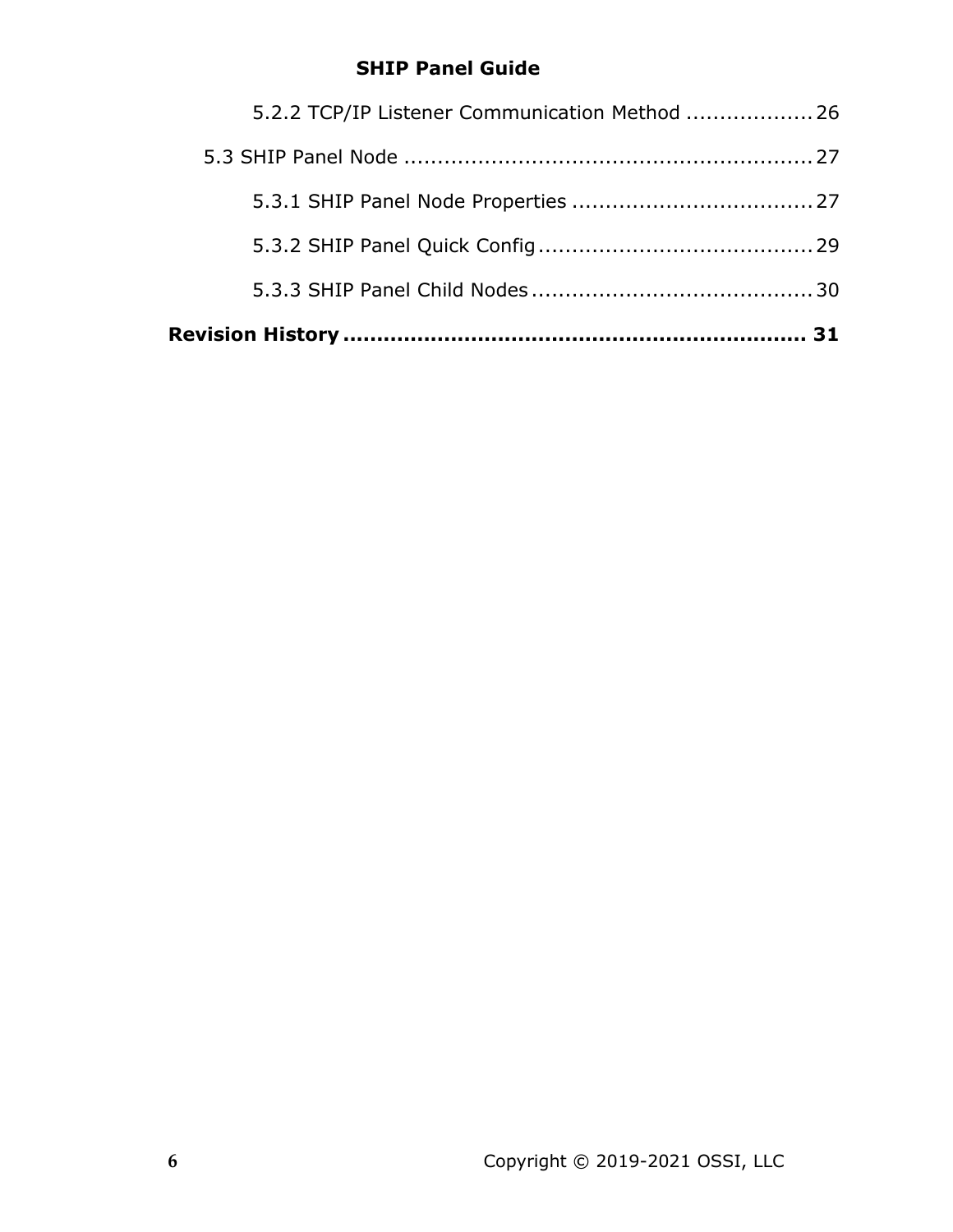## <span id="page-6-0"></span>**1 Introduction**

The Simple Host Integration Protocol (SHIP) panel allows 3rd party software to send Engine-based actions to Intelli-Site.

This guide defines the protocol and messaging format that is SHIP so that a 3<sup>rd</sup> party can write a program to interface with Intelli-Site. Then this guide explains using the SHIP driver and panel in Intelli-Site Security Management Software.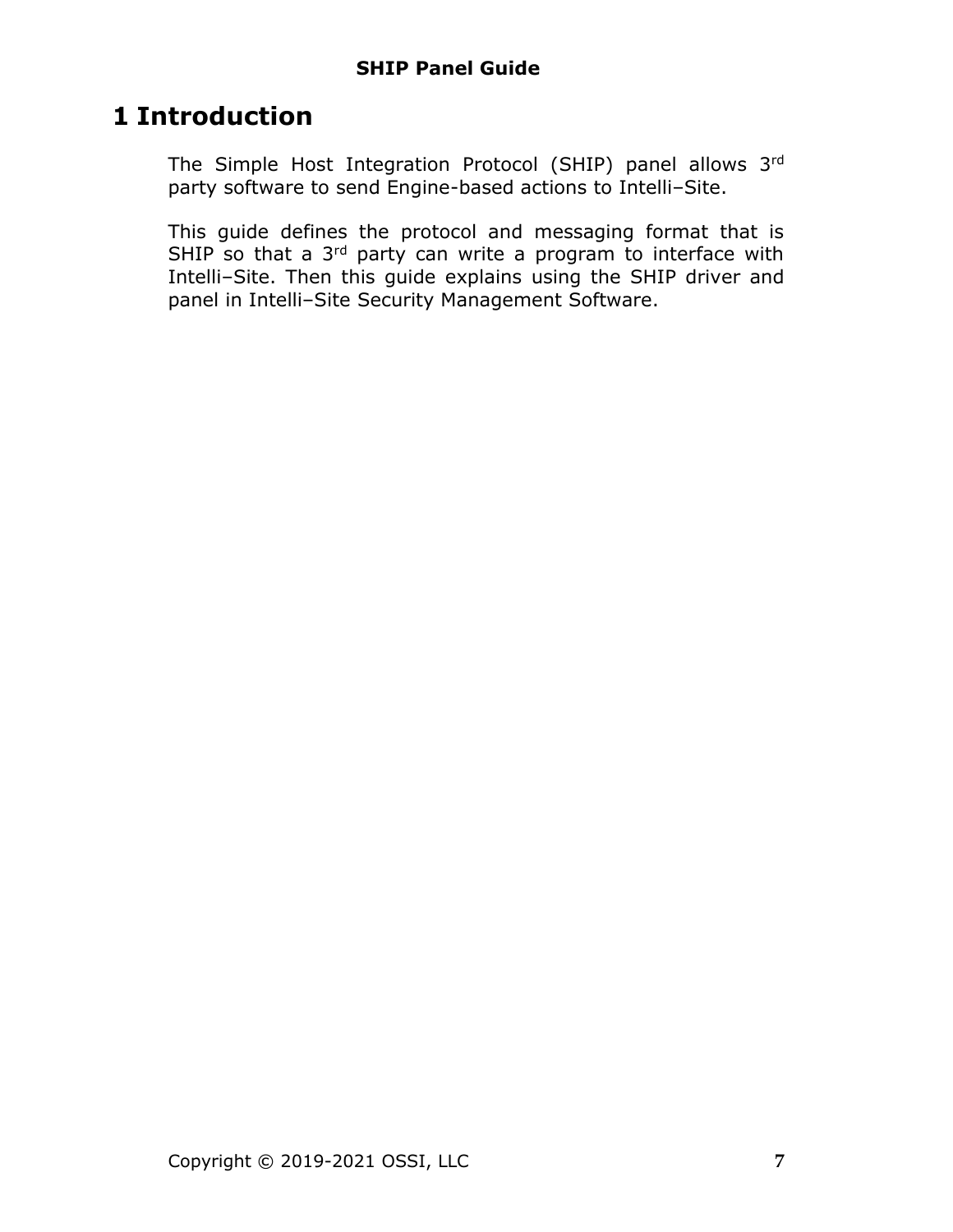## <span id="page-7-0"></span>**2 The Simple Host Integration Protocol**

The Simple Host Integration Protocol (SHIP) is a TCP/IP protocol that allows an external application to communicate with Intelli-Site. The external application can send many of the Enginebased actions to Intelli-Site as well as SHIP actions.

## <span id="page-7-1"></span>*2.1 TCP/IP Communication Method*

The application can be written as either a server or client application. A server application listens for TCP/IP connections from the SHIP driver. Once the SHIP driver has connected to the server application, messages from the application can be sent to Intelli–Site. If the application is a client, then the SHIP driver must listen for TCP/IP connections from the application. The application must then initiate the connection with the SHIP driver before messages can be sent.

#### *Note: Security and best practices suggest that the SHIP driver should initiate the connection to the external application.*

Intelli–Site treats the external application just like any other panel. There is no authentication necessary, but the SHIP driver will only connect with the IP Address designated in the communication method node. The TCP Port number is not fixed but is configurable. The default Port number is 3001. See [Communication Method Node](#page-23-0) for more information.

## <span id="page-7-2"></span>*2.2 SHIP Message Format*

Messages sent between Intelli-Site and the external application are simple text strings. Every message from the application will be a string and every message from the SHIP driver will be a string. Each message string from the application contains one command and the target. If desired, a frame can be added to the message. This frame can contain a **Start String** and/or an **End String**. If either a **Start String** or an **End String** is defined, they must be part of every message. Either they are used for every message or not at all. This frame will be applied to the messages from the SHIP driver as well.

*Note: Only one message per TCP/IP packet is allowed.*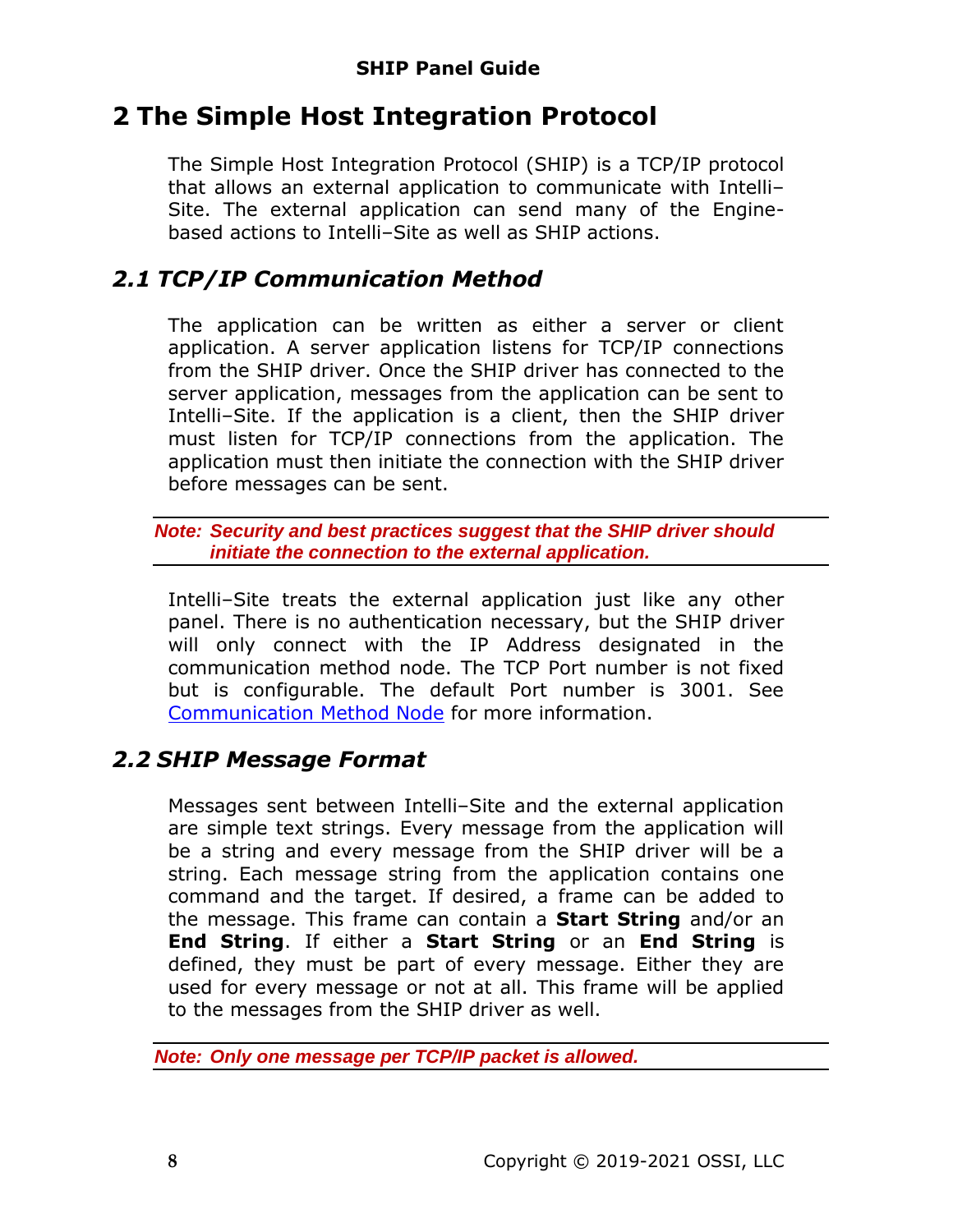#### <span id="page-8-0"></span>**2.2.1 Application Messages**

Each application message is an action and a target if applicable. Only one action per message is allowed. Most Engine-based actions are useable. In addition, there is the SHIP action **DownloadCard** used to download a single card. The format of the message varies in how the target is specified.

#### **2.2.1.1 Engine-based Action Message Format**

Figure 1 shows the **Actions** dialog for the Engine-based actions. These are the actions that the application can send to the SHIP driver. Because only one action is allowed per message, the conditional actions are not supported.

*Note: The action string is case-sensitive. It must be sent just as it appears in this figure.*

| <b>Actions</b>          |                            |                   | ×                         |
|-------------------------|----------------------------|-------------------|---------------------------|
| I/O Control             | Door Control               | Conditional       | Computer                  |
| SetOn                   | <b>LockDoor</b>            | ۴                 | MaskComputer              |
| SetOff                  | <b>UnlockDoor</b>          | <b>If Not</b>     | <b>ForceMask</b>          |
| Pulse                   | <b>PulseDoor</b>           | Andlf             | <b>ForceRoutingMask</b>   |
| Toggle                  | Start Entry Alarm          | <b>And If Not</b> | Lock Workstation          |
| ForceOn                 | Stop Entry Alarm           | Orlf              | <b>Unlock Workstation</b> |
| ForceOff                | Start Exit Alarm           | OrlfNot           |                           |
| ClearForce              | Stop Exit Alarm            | Xorlf             | Panel                     |
| <b>IncrementCounter</b> |                            | Fise              | SendCommand               |
| <b>DecrementCounter</b> | Call Station               | Fndff             | <b>VirtualizePanel</b>    |
| <b>ResetCounter</b>     | <b>SelectCallStation</b>   |                   | <b>UnvirtualizePanel</b>  |
| <b>Start Timer</b>      | <b>DeselectCallStation</b> |                   | OnlineDriver              |
| <b>Kill Timer</b>       | DisableCallStation         |                   | <b>OfflineDriver</b>      |
| <b>Force Timer</b>      | <b>EnableCallStation</b>   |                   | DownloadHolidavs          |
| <b>Start Script</b>     | <b>AckCallIn</b>           |                   | Download TimeZones        |
| <b>Stop Script</b>      | ProcessCallIn              |                   | <b>DownloadAccess</b>     |
| Pause Script            |                            |                   | <b>DownloadSettings</b>   |
| <b>ResumeScript</b>     |                            |                   | DownloadCards             |
|                         |                            |                   | DownloadComplete          |
| Alam Zone               |                            |                   | DownloadFirmware          |
| Select Zone             |                            |                   |                           |
| DeselectZone            |                            |                   |                           |
| Ack7one                 |                            |                   |                           |
| Process <sub>7one</sub> |                            |                   |                           |
| Access Zone             |                            |                   |                           |
| SecureZone              |                            |                   |                           |
| ClearZoneTamper         |                            |                   |                           |
| ClearZoneFailure        |                            |                   |                           |
|                         | OK                         |                   | Cancel                    |

**Figure 1 - The Engine-based Actions**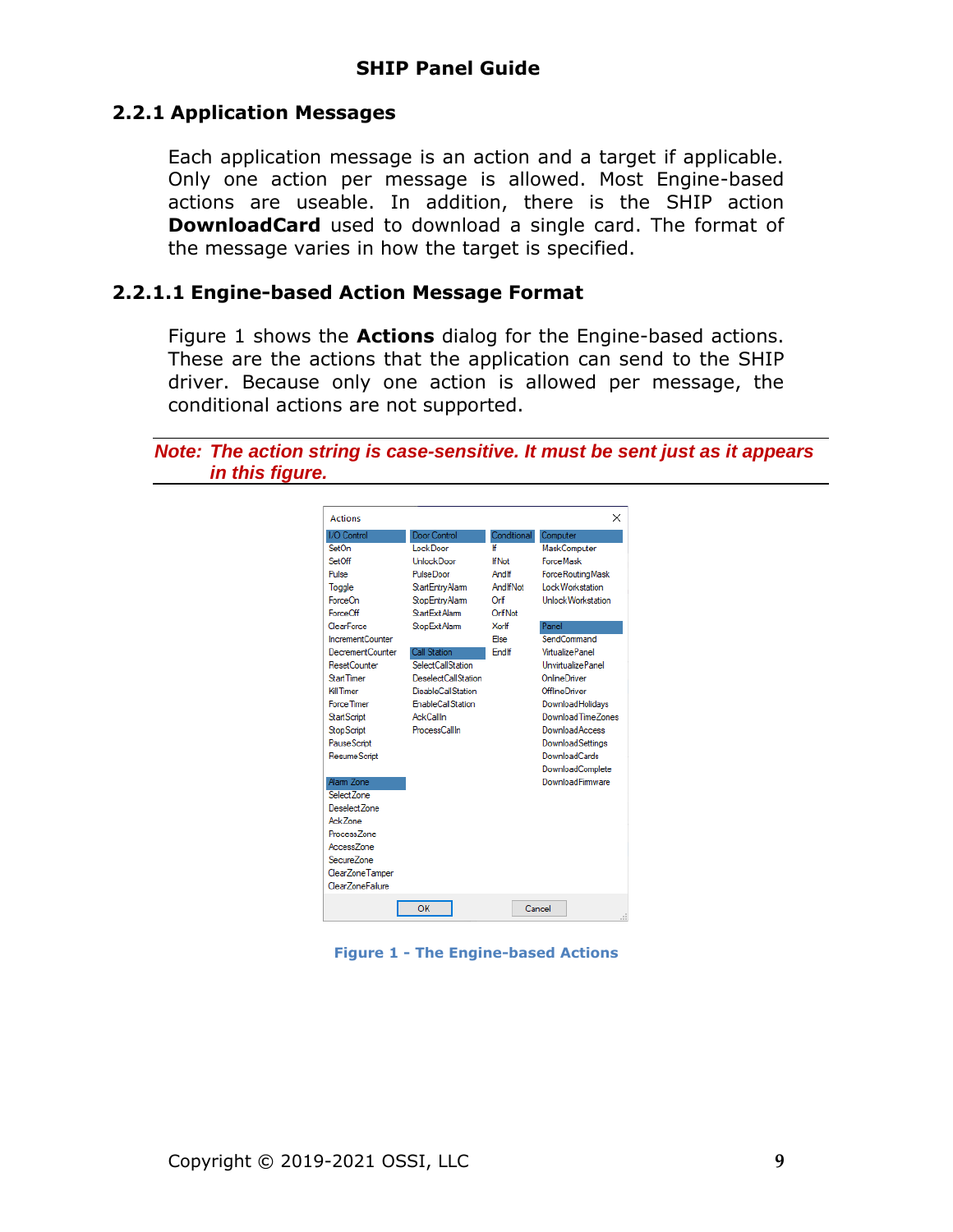An Engine-based action message from the application to the SHIP driver is the action name and its target node ID enclosed in square brackets if necessary. The message format is:

<start string><Action> <[node ID]><end string>

Where <start string> and <end string> are the **Start** and **End Strings**, if defined. (See [SHIP Panel Quick Config\)](#page-28-1) For example, we want to toggle an I/O Point with node **ID** 1334. The **Start String** is xXx. There is no **End String**. This message is:

xXxToggle [1334]

#### **2.2.1.2 SHIP Actions**

A SHIP action message from the application to the SHIP driver is the action name and its target. There is only one SHIP action. It is **DownloadCard**. The target is the card ID. The message format is:

<start string>DownloadCard <card ID><end string>

Where:

<start string> and <end string> - The **Start** and **End Strings**, if defined. (See **SHIP Panel Quick Config)** 

 $\langle$ card ID> - The card ID is the card number, site code, and format ID separated by a colon. **Card number is required**. Site code and format ID are not. If the format ID for the target card is not the default ID, then all three parts must be included. The default site code is 0. The default format ID is 26. Do not supply the colon separator if the format ID or site code is not included.

*Note: The format ID values are found on the access control panel node's properties dialog, on the Card Config tab.*

For example, we want to download card 123456789 with site code 5. It is a 35-bit HID Corporate card. The format ID for this kind of card is 35. The **Start String** is xXx. There is no **End String**. This message is:

xXxDownloadCard 123456789:5:35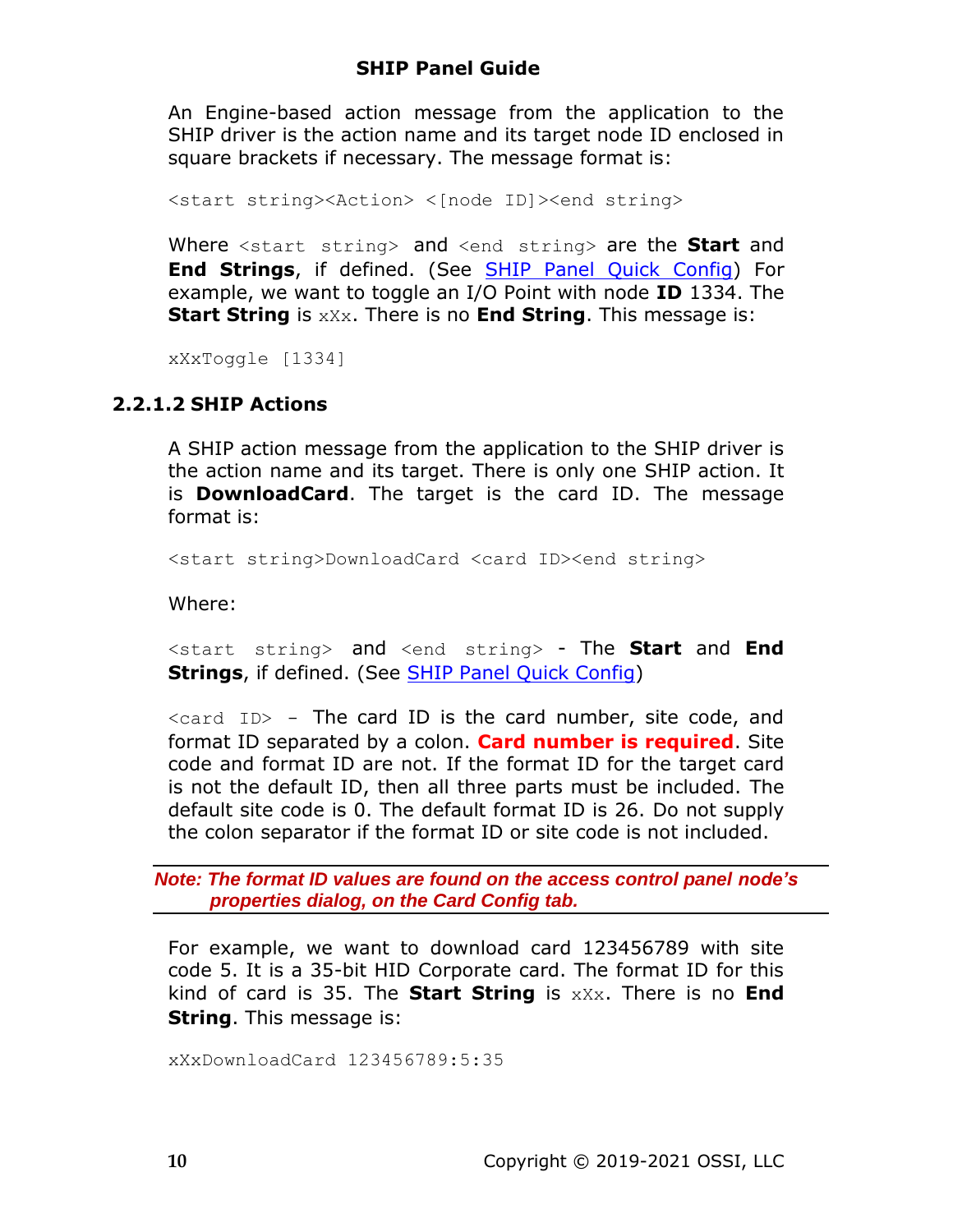#### <span id="page-10-0"></span>**2.2.2 SHIP Driver Messages**

There are three possible messages from the SHIP driver.

- Heartbeat
- ACK
- NAK

#### **2.2.2.1 Heartbeat Message**

The Heartbeat message is a "Keep Alive" message. It is sent at regular intervals to ensure the TCP/IP connection is alive. The message is:

```
<start string>Heartbeat<end string>
```
Where <start string> and <end string> are the **Start** and **End Strings**, if defined.

This is the only message from the driver that is not a response. There is no response from the external application for this message either. The external application receives the message and knows the connection is still alive.

#### **2.2.2.2 ACK Message**

The ACK message is returned to the application when a wellformed, valid message is received from the application. Its format is:

<start string>ACK<end string>

Where <start string> and <end string> are the **Start** and **End Strings**, if defined.

#### **2.2.2.3 NAK Message**

The NAK message is returned to the application when the message received from the application is either malformed, invalid, or the target is invalid. Its format is:

<start string>NAK<end string>

Where <start string> and <end string> are the **Start** and **End Strings**, if defined.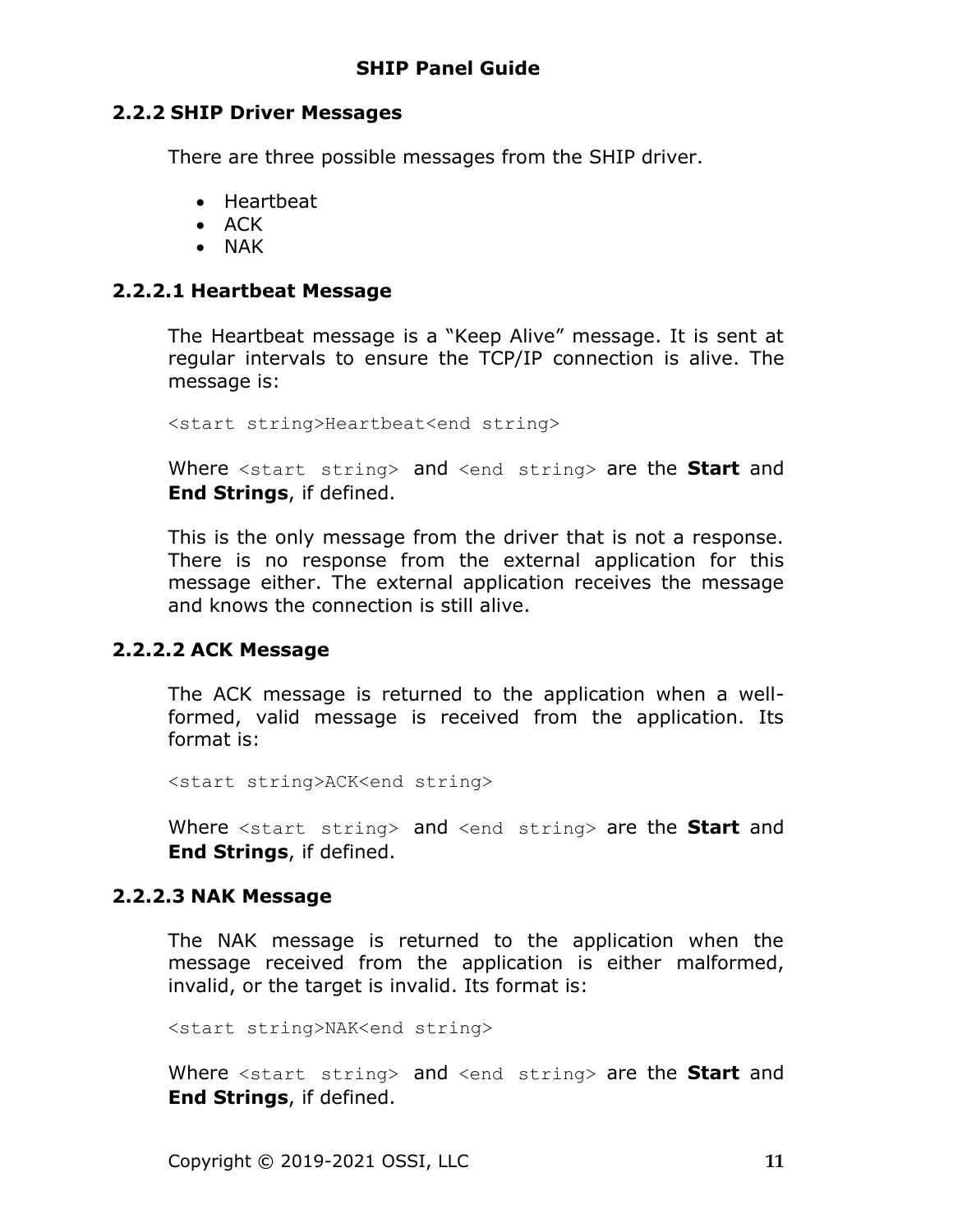Notice there is no information explaining what was wrong. That information will be written to the Activity database as an exception. Run an Exceptions report to see it.

Another way to see the messages in real-time is to use the **Messages** window on the SHIP driver. Both the **Driver** and **Translation** checkboxes must be checked to see all the information.

| <b>SHIP Driver Messages</b>                                                                                                                                                                                                                                                                                                                                                                                                                                                                                                                                                   |                         | $\times$<br>ш                                                                                                                                         |
|-------------------------------------------------------------------------------------------------------------------------------------------------------------------------------------------------------------------------------------------------------------------------------------------------------------------------------------------------------------------------------------------------------------------------------------------------------------------------------------------------------------------------------------------------------------------------------|-------------------------|-------------------------------------------------------------------------------------------------------------------------------------------------------|
| Requesting current DriverService instance for [1326] SHIP Driver<br>Current DriverService instance for [1326] SHIP Driver is [4] LATWin10SOL.<br>Attempting connection to LATWin10SOL on port 9602<br>Connection successful<br>SHIP: Sending: Heartbeat<br>Driver: Packet Sent: 9 bytes<br>Driver: 48 65 61 72 74 62 65 61 74<br>Driver: Packet Received: 10 bytes<br>Driver: 54 6F 67 67 6C 65 20 5B 31 5D<br>SHIP: Received: Toggle [1] Setup<br>SHIP: Error: Row 1: This node is not a valid Target for this action.<br>SHIP: Sending: NAK<br>Driver: Packet Sent: 3 bytes | Heartheat<br>Toggle [1] | Message Types<br>$\Box$ Engine<br>$\triangledown$ Driver<br>$\triangledown$ Translation<br>$\Box$ Comm<br><b>Destinations</b><br>Output Debug<br>File |
| Driver: 4E 41 4B<br>SHIP: Sending: Heartbeat<br>Driver: Packet Sent: 9 bytes<br>Driver: 48 65 61 72 74 62 65 61 74                                                                                                                                                                                                                                                                                                                                                                                                                                                            | NAK<br>Heartheat        | <b>Filename</b><br>[0] New SHIP Driver.txt<br>$\triangledown$ Delete At Startup<br>Clear                                                              |
|                                                                                                                                                                                                                                                                                                                                                                                                                                                                                                                                                                               |                         |                                                                                                                                                       |

**Figure 2 - Sample SHIP driver Messages window**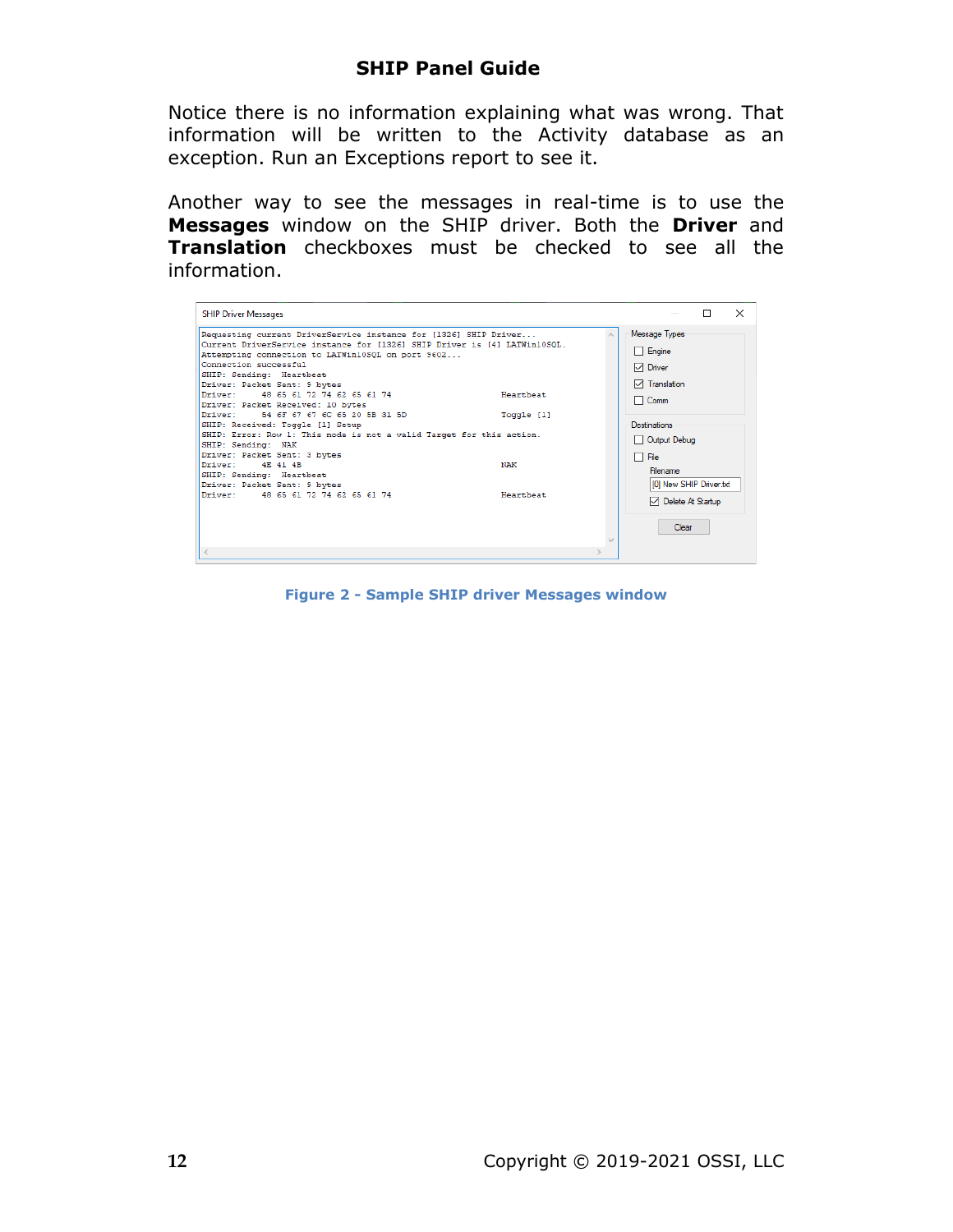## <span id="page-12-0"></span>**3 Installation Guide**

The SHIP drivers in Intelli-Site must be installed. No external software is needed.

If Intelli-Site has been installed without the SHIP drivers, run the Intelli‒Site installer again and select **Modify**.

During the installation or modify installation process, you are presented with the **Select the drivers you want to install** window.

| Intelli-Site - InstallShield Wizard                                                                                                                                            | ×         |
|--------------------------------------------------------------------------------------------------------------------------------------------------------------------------------|-----------|
| Select the drivers you want to install.                                                                                                                                        |           |
| Select the drivers you want to install, and deselect the drivers you do not want to install.                                                                                   |           |
| Modbus Driver<br>Omron Driver<br><b>PCSC Driver</b><br>PCSC FT Driver<br>Pelco Switcher Driver<br>Radionics Driver<br>Senstar Driver<br><b>SHIP Driver</b><br>Stentofon Driver | A         |
| Select All<br><b>InstallShield</b>                                                                                                                                             | Clear All |
| $Back$<br>Next >                                                                                                                                                               | Cancel    |

**Figure 3 - Select the drivers you want to install.**

Ensure the **SHIP Driver** option is checked then continue with the installation or modification. You may need to scroll to locate the driver as the list is in alphabetical order.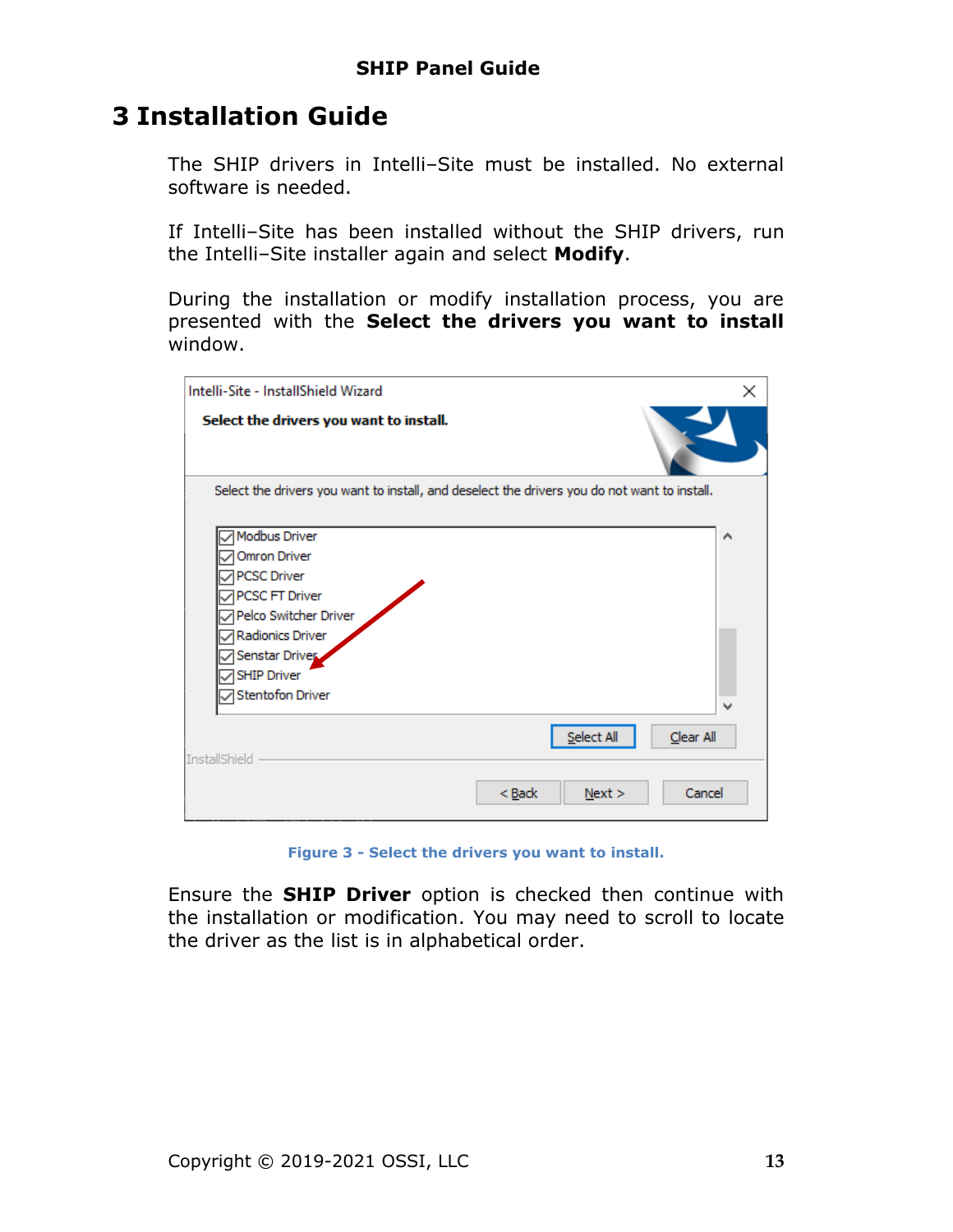## <span id="page-13-0"></span>**4 Hardware Management View**

The SHIP Driver and SHIP panel are best added and configured in **Hardware Management View**.

### <span id="page-13-1"></span>*4.1 Setup*

The SHIP Driver and SHIP panel are best added and configured in **Hardware Management View**. Before we begin though, it is important to have the IP address and Port number used by the external application. The setup process is straight forward.

- 1. Add a SHIP Driver
- 2. Add a Communication Method to the driver
- 3. Add a SHIP Panel
- 4. Configure the SHIP Panel
- 5. Enable the SHIP Driver

#### <span id="page-13-2"></span>**4.1.1 Add a SHIP Driver**

Adding a SHIP Driver is simple, but important. Without it, no communication with the external application can occur.

Launch the Desktop Client and login.

Hardware is managed in the **AHardware Management View**. If you are not in **Mardware Management View** (Figure 4), click on  $\frac{\text{Mean}}{\text{Area}}$  and select  $\frac{36}{4}$ .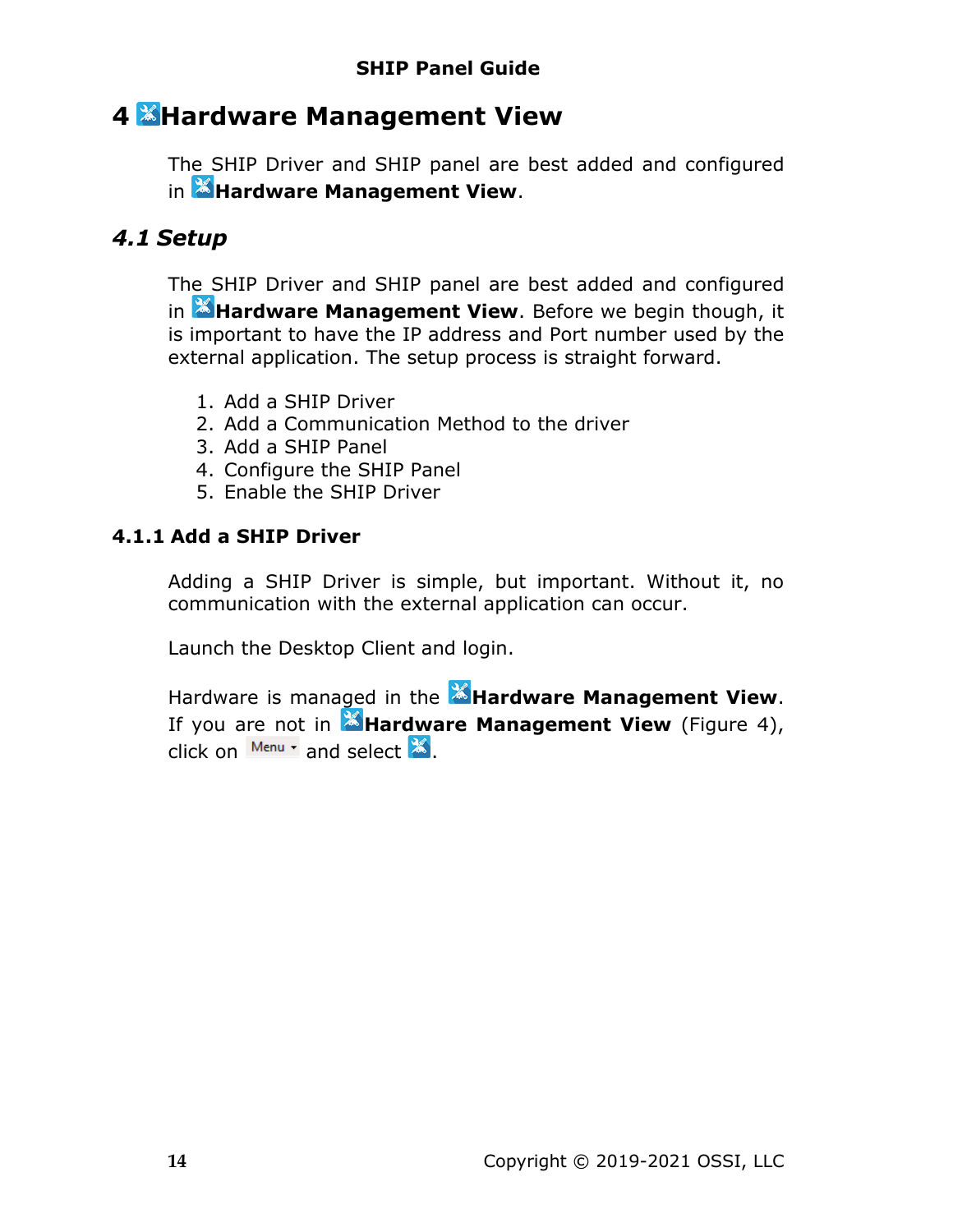|                         | Intelli-Site - Public School System |                              |               |        |               |                   |                     |       |                                | Ο        | $\times$ |
|-------------------------|-------------------------------------|------------------------------|---------------|--------|---------------|-------------------|---------------------|-------|--------------------------------|----------|----------|
|                         |                                     | Site: Corporate Headquarters | v  Area: Area |        | $\vee$ $\mid$ | <b>Add Driver</b> | <b>Reports View</b> |       |                                |          |          |
|                         |                                     |                              |               |        |               |                   |                     |       |                                |          |          |
|                         |                                     |                              |               |        |               |                   |                     |       |                                |          |          |
|                         |                                     |                              |               |        |               |                   |                     |       |                                |          |          |
|                         |                                     |                              |               |        |               |                   |                     |       |                                |          |          |
|                         |                                     |                              |               |        |               |                   |                     |       |                                |          |          |
|                         |                                     |                              |               |        |               |                   |                     |       |                                |          |          |
|                         |                                     |                              |               |        |               |                   |                     |       |                                |          |          |
|                         |                                     |                              |               |        |               |                   |                     |       |                                |          |          |
|                         |                                     |                              |               |        |               |                   |                     |       |                                |          |          |
|                         |                                     |                              |               |        |               |                   |                     |       |                                |          |          |
|                         |                                     |                              |               |        |               |                   |                     |       |                                |          |          |
|                         |                                     |                              |               |        |               |                   |                     |       |                                |          |          |
|                         |                                     |                              |               |        |               |                   |                     |       |                                |          |          |
|                         |                                     |                              |               |        |               |                   |                     |       |                                |          |          |
|                         |                                     |                              |               |        |               |                   |                     |       |                                |          |          |
|                         |                                     |                              |               |        |               |                   |                     |       |                                |          |          |
|                         |                                     |                              |               |        |               |                   |                     |       |                                |          |          |
|                         |                                     |                              |               |        |               |                   |                     |       |                                |          |          |
| ${\sf Ack}$             | Ack All                             | <b>Alam Description</b>      |               | Status | Priority      | Date              | Time                | Count | Card No.                       | Acked By |          |
|                         |                                     |                              |               |        |               |                   |                     |       |                                |          |          |
| Clear                   | Clear All                           |                              |               |        |               |                   |                     |       |                                |          |          |
|                         |                                     | $\langle$                    |               |        |               |                   |                     |       |                                |          | $\,$     |
| Queue Control<br>Menu - |                                     |                              |               |        |               |                   |                     |       | License Valid SMA is not valid |          |          |
|                         |                                     |                              |               |        |               |                   |                     |       |                                |          |          |

**Figure 4 - Hardware Management View**

To add the SHIP driver, click **Add Driver** . The **Choose Driver Type** dialog displays.

| Choose Driver Type |                                                                                                                                                                                                        |  |
|--------------------|--------------------------------------------------------------------------------------------------------------------------------------------------------------------------------------------------------|--|
|                    | Note: A driver is not specific to an area, panels are. It will appear<br>in all areas until a panel has been added to it. The driver will then<br>display only in the area to which its panels belong. |  |
| Driver Type:       | <b>SHIP</b>                                                                                                                                                                                            |  |
|                    | Cancel<br>οк                                                                                                                                                                                           |  |

**Figure 5 - Choose Driver Type Dialog**

Select *SHIP* from the **Driver Type** drop-down menu in the **Choose Driver Type** dialog. Click **. A new SHIP driver** icon is added to the screen and its properties dialog opens.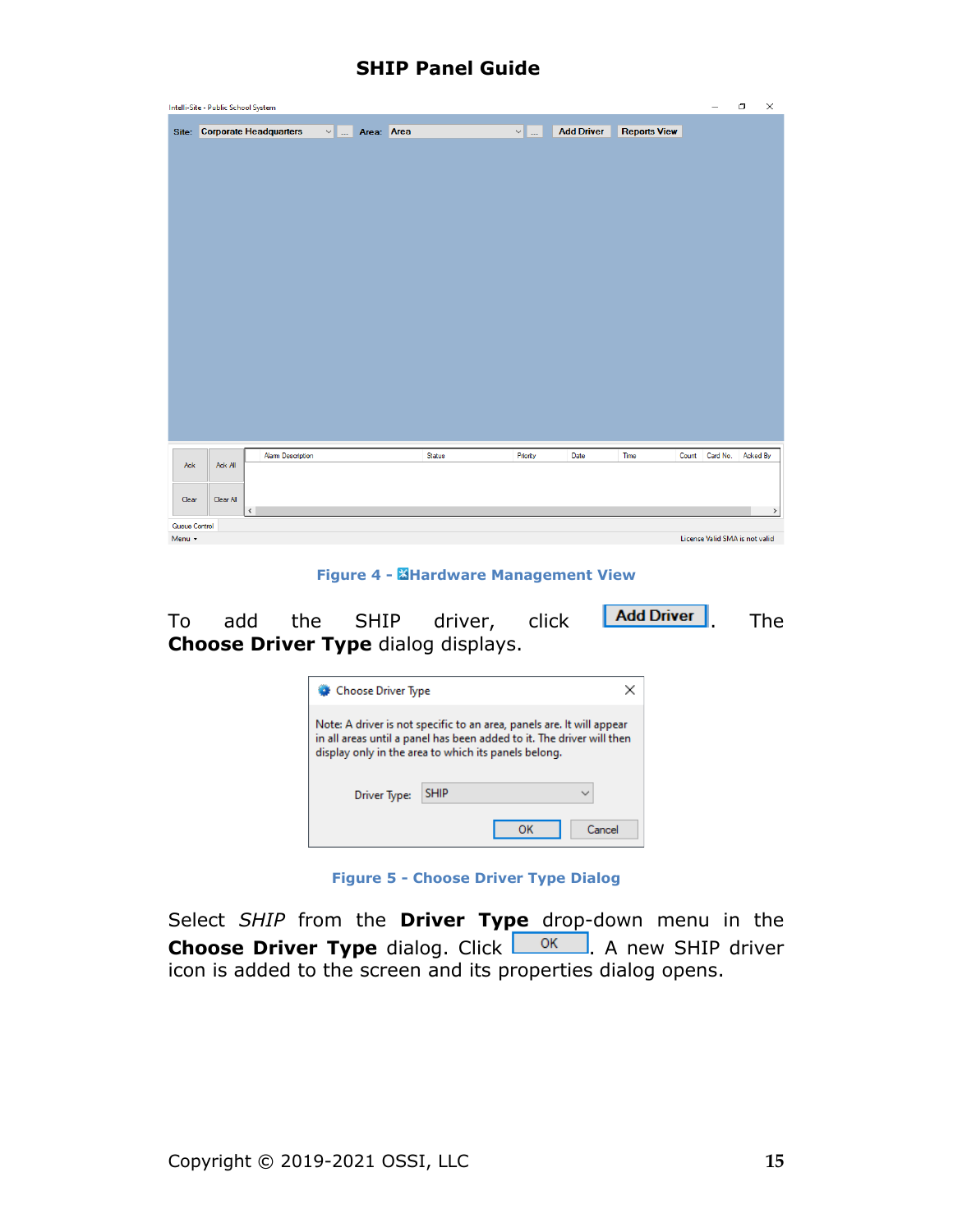|                    | I [1067] New SHIP Driver<br>×                                                                 |  |
|--------------------|-----------------------------------------------------------------------------------------------|--|
| Properties         |                                                                                               |  |
| Name:              | New SHIP Driver<br>1067<br>÷<br>ID:                                                           |  |
| User Level:        | <b>All Access</b>                                                                             |  |
| Notes:             |                                                                                               |  |
|                    | Enabled:                                                                                      |  |
|                    | <b>Send Queue</b><br>Default Retry Start Delay: ☑                                             |  |
|                    | $\div$<br>3<br><b>Retries:</b><br>÷<br>15<br>Retry Start Delay:<br>$\div$<br>1000<br>Timeout: |  |
|                    | $\div$<br>250<br>Interval:                                                                    |  |
| <b>Panel List:</b> | [4] LATWin10SQL<br>Computer List:                                                             |  |
|                    | OK<br>Cancel                                                                                  |  |

**Figure 6 - SHIP Driver Properties Dialog**

Please change the name of the driver to reflect the use and/or location of the panels that this driver will manage.

*Note: For an explanation of all of the driver properties, see SHIP [Driver](#page-21-2)  [Node.](#page-21-2)*



**Figure 7 - SHIP Driver Icon**

Notice the warning icon,  $\langle \cdot \rangle$ . This appears when the driver needs a communication method. So, let's add one.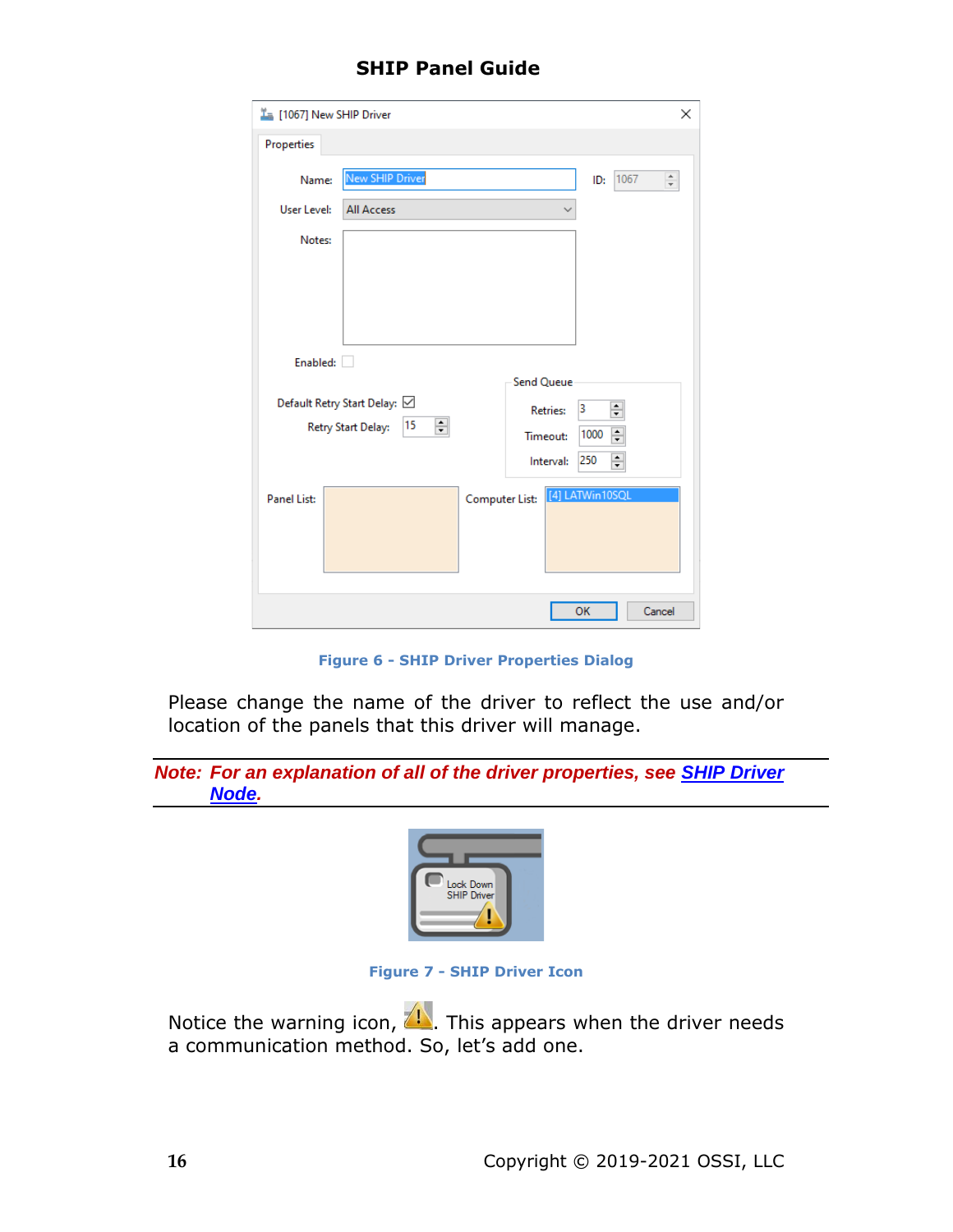#### <span id="page-16-0"></span>**4.1.2 Add a Communications Method**

Each SHIP driver must have a communication method defined and configured. Without one, the Intelli-Site Driver Service does not know where or how to communicate with the external application.

The communication method is added using the right-click context menu on the driver. Right-click on the driver icon and hover over *Comm Method*. The side menu opens. At this time, it only has one option, *Add Comm Method.* Select it. The **Choose Communication Method Type** dialog appears.

| Choose Communication Method Type  |        |        |  |
|-----------------------------------|--------|--------|--|
| <b>Communication Method Type:</b> | TCP/IP |        |  |
|                                   |        | Cancel |  |

**Figure 8 - The Choose Communication Method Type dialog**

There are two (2) possible communication methods for the SHIP driver. They are *TCP/IP* and *TCP/IP Listener*. If the driver initiates the connection to the external application, use *TCP/IP*. If the external application initiates the connection, the driver must be set up to listen for a connection. Choose *TCP/IP Listener*. For this example, we will use  $TCP/IP$ . Click  $\boxed{OR}$ . A new TCP/IP communication method node is added to the driver and its properties dialog opens.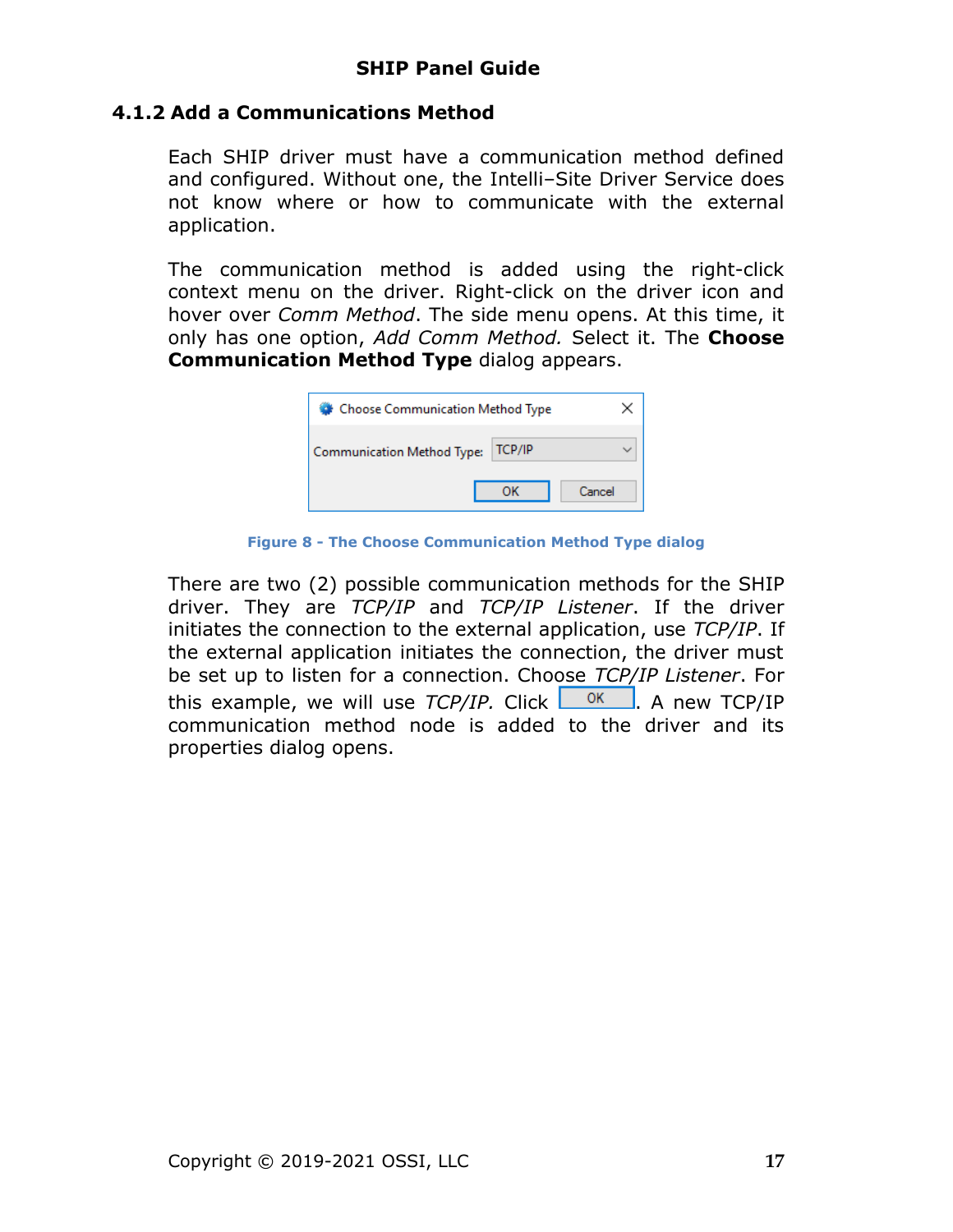|             | 1068] New TCP/IP Comm Method      |             | ×      |
|-------------|-----------------------------------|-------------|--------|
| Properties  |                                   |             |        |
| Name:       | New TCP/IP Comm Method            | 1068<br>ID: | $\div$ |
| User Level: | <b>All Access</b><br>$\checkmark$ |             |        |
| Notes:      |                                   |             |        |
|             |                                   |             |        |
|             |                                   |             |        |
|             |                                   |             |        |
| Address:    |                                   |             |        |
| Port:       | ÷<br>3001                         |             |        |
| TCP: $\vee$ |                                   |             |        |
|             |                                   |             |        |
|             |                                   | OK          | Cancel |

**Figure 9 - The TCP/IP Communication Method properties dialog**

*Note: For a full explanation of all of the fields on this dialog, please read [Communication Method Node.](#page-23-0)*

This is where the IP address and port of the external application goes. Enter the IP address in the **Address** field. The **Port** number is the default port number for the driver. If for some reason, the external application is set up at a different port, enter the new port here as well. Please change the name and  $click$   $0K$ 



**Figure 10 - The driver icon with a communication method**

Notice the warning icon is no longer on the front of the driver icon.

It's now time to add a panel to the driver.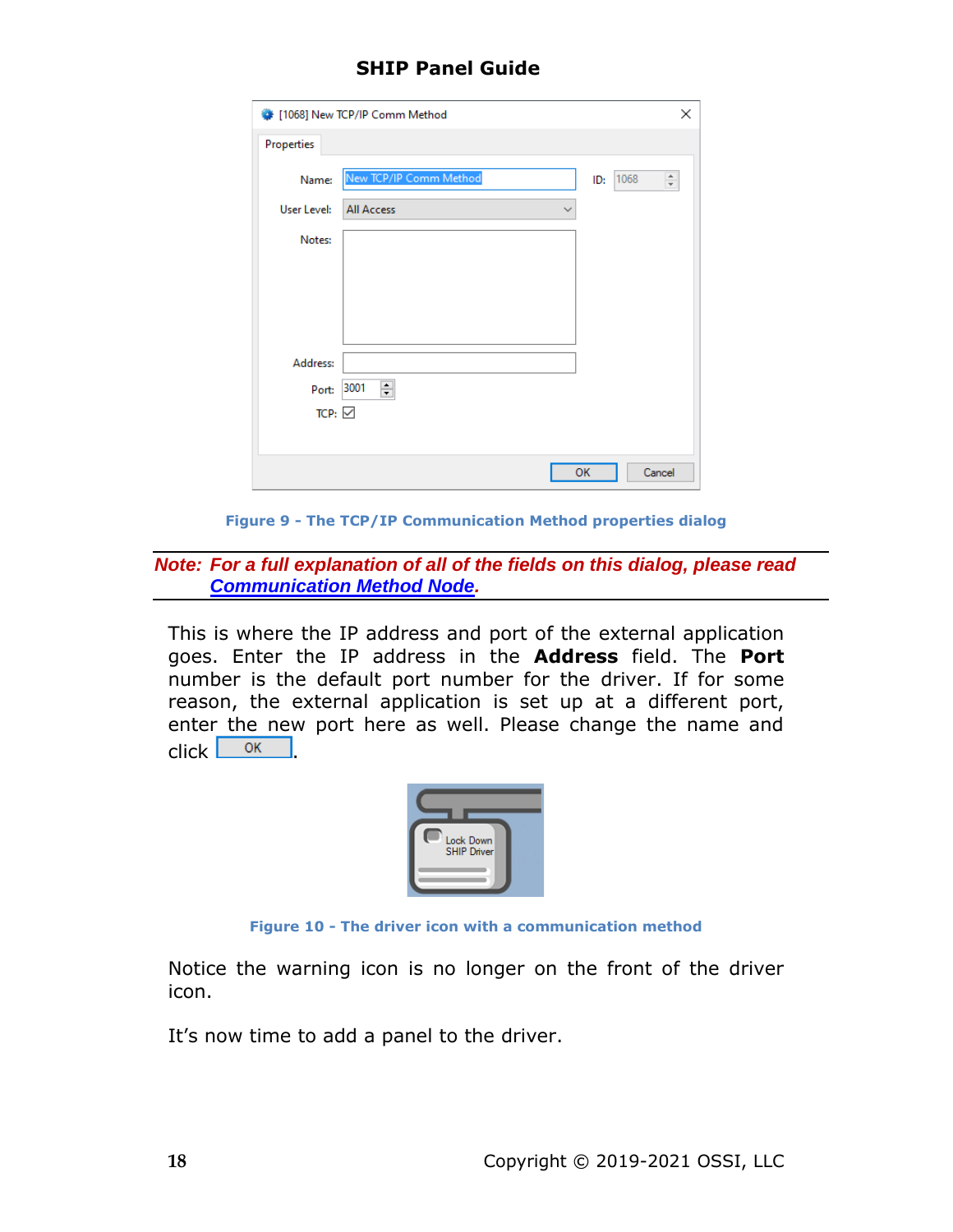#### <span id="page-18-0"></span>**4.1.3 Add a SHIP Panel**

Once a SHIP driver has been added, it's time to add a SHIP panel to it.

Right-click on the SHIP Driver and select *Add Panel*. The **Add Panel** dialog displays.

| <b>Add Panel</b>             |                              |
|------------------------------|------------------------------|
| ⊟•OSSI - SHIP<br><b>SHIP</b> |                              |
|                              |                              |
|                              |                              |
|                              |                              |
|                              |                              |
| 싂<br>$\vert$ 1<br># to Add:  | OK<br>Cancel<br>$\mathbb{H}$ |

**Figure 11 - Add Panel Dialog**

This dialog only displays the panels that are appropriate for the target driver. Select the SHIP panel. Leave **# to Add** set to 1. There should only be one panel per driver. Click  $\frac{OR}{OR}$ . A **New SHIP** icon is added to the target SHIP driver.



**Figure 12 - A new SHIP panel attached to the SHIP driver**

Next comes configuring the panel.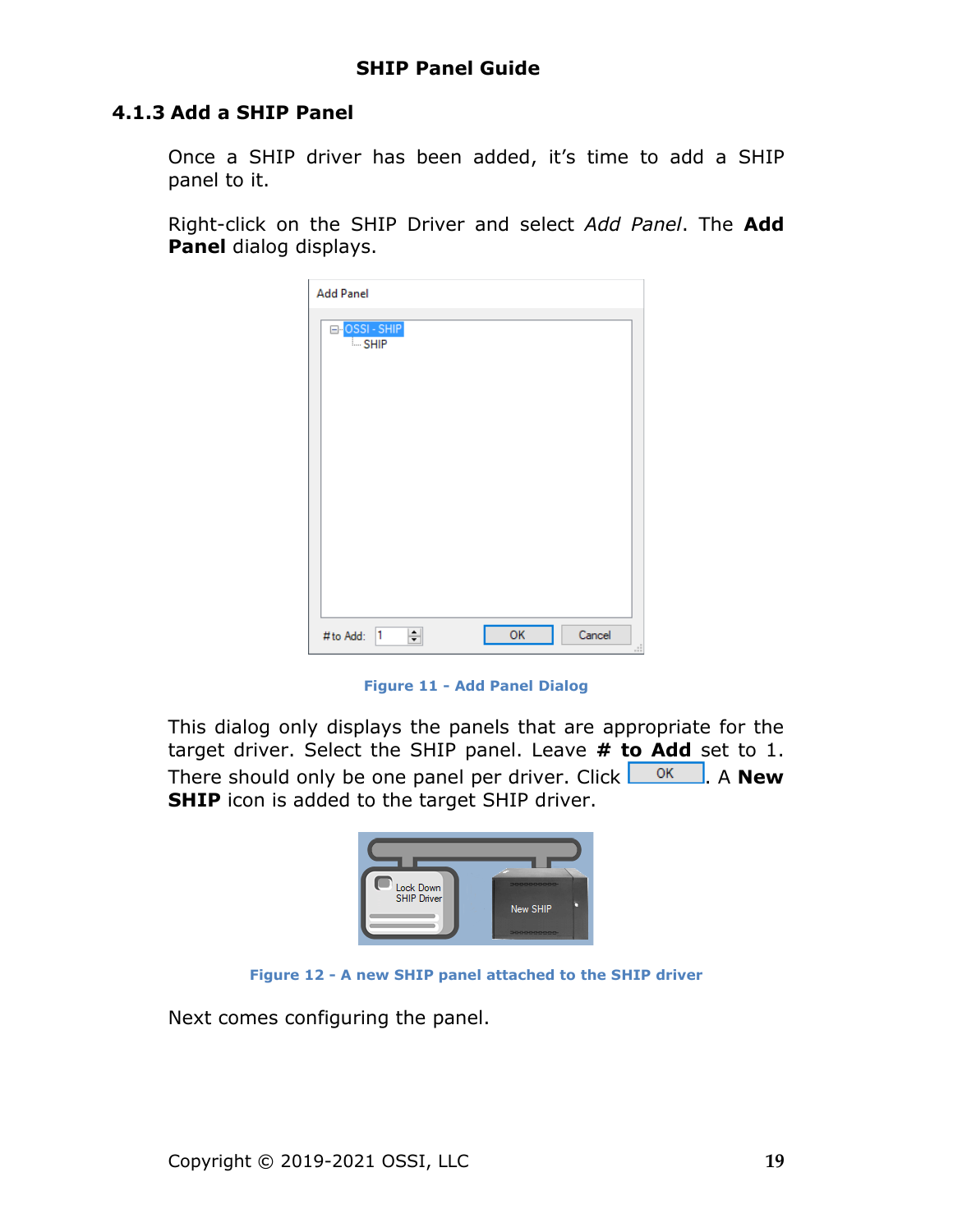#### <span id="page-19-0"></span>**4.1.4 Configure the SHIP Panel**

The SHIP panel is configured using the **Quick Config** dialog. To open the **Quick Config** dialog, right-click on the SHIP icon and select *Quick Config*.

| Configure New SHIP                                                                                                                        | ×            |  |
|-------------------------------------------------------------------------------------------------------------------------------------------|--------------|--|
| New SHIP<br>Panel Name:                                                                                                                   | Virtual:     |  |
| Framing (optional)                                                                                                                        |              |  |
| If the Start and/or End Strings are not empty, every message MUST start/end with<br>with the values below or the message will be ignored. |              |  |
| <b>End String:</b><br><b>Start String:</b>                                                                                                |              |  |
|                                                                                                                                           | OK<br>Cancel |  |

**Figure 13 – SHIP Panel Quick Config Dialog**

Change the **Panel Name** to describe its use or location. In our example, it is the Lock Down Application.

If the messages from the external application contain **Start**  and/or **End Strings**, fill in the appropriate strings here. They are optional. Then click **.** OK

*Note: For more information on all of the fields and properties of an SHIP panel, see SHIP [Panel Node.](#page-26-2)*

#### <span id="page-19-1"></span>**4.1.5 Enable the SHIP Driver**

At this point, the SHIP panel and the SHIP driver are configured, but the driver is not online. A quick way to know this is that the communication indicator is grey.



**Figure 14 – Disabled SHIP Driver**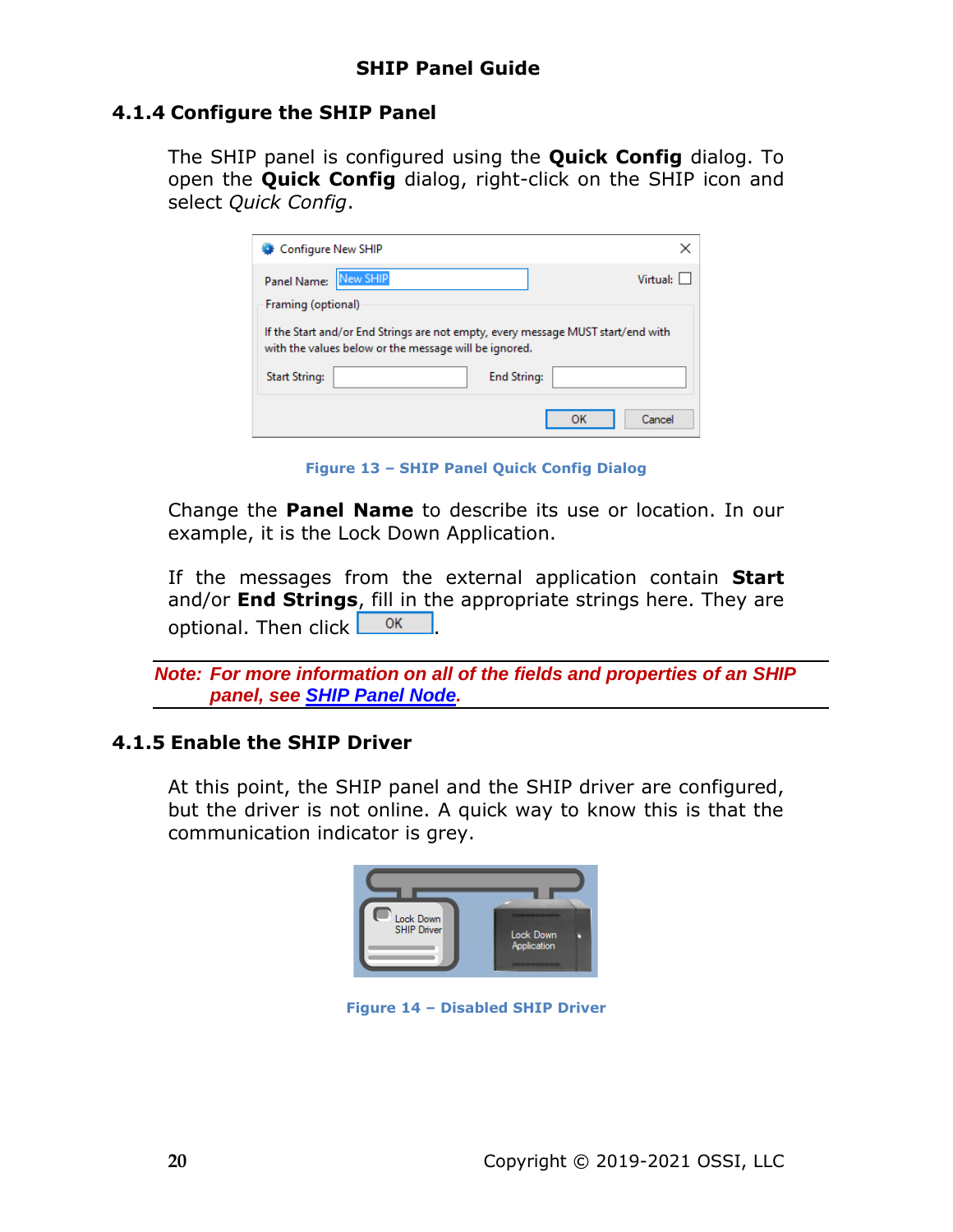Right-click on the driver to open the context menu; select *Enable Driver*. The communications indicator will change color to green when it's online.



**Figure 15 - Enabled SHIP Driver**

If for some reason the Engine cannot connect to the Driver Service or the Driver cannot connect to the SHIP, the communication indicator will be red.



**Figure 16 - Enabled SHIP Driver that is not communicating with the Driver Service**



**Figure 17 - Enabled SHIP Driver that is communicating with the Driver Service but NOT the external application**

Congratulations! The SHIP is integrated and ready to use in screen design for **Live View**. Screen design occurs in *Design View.*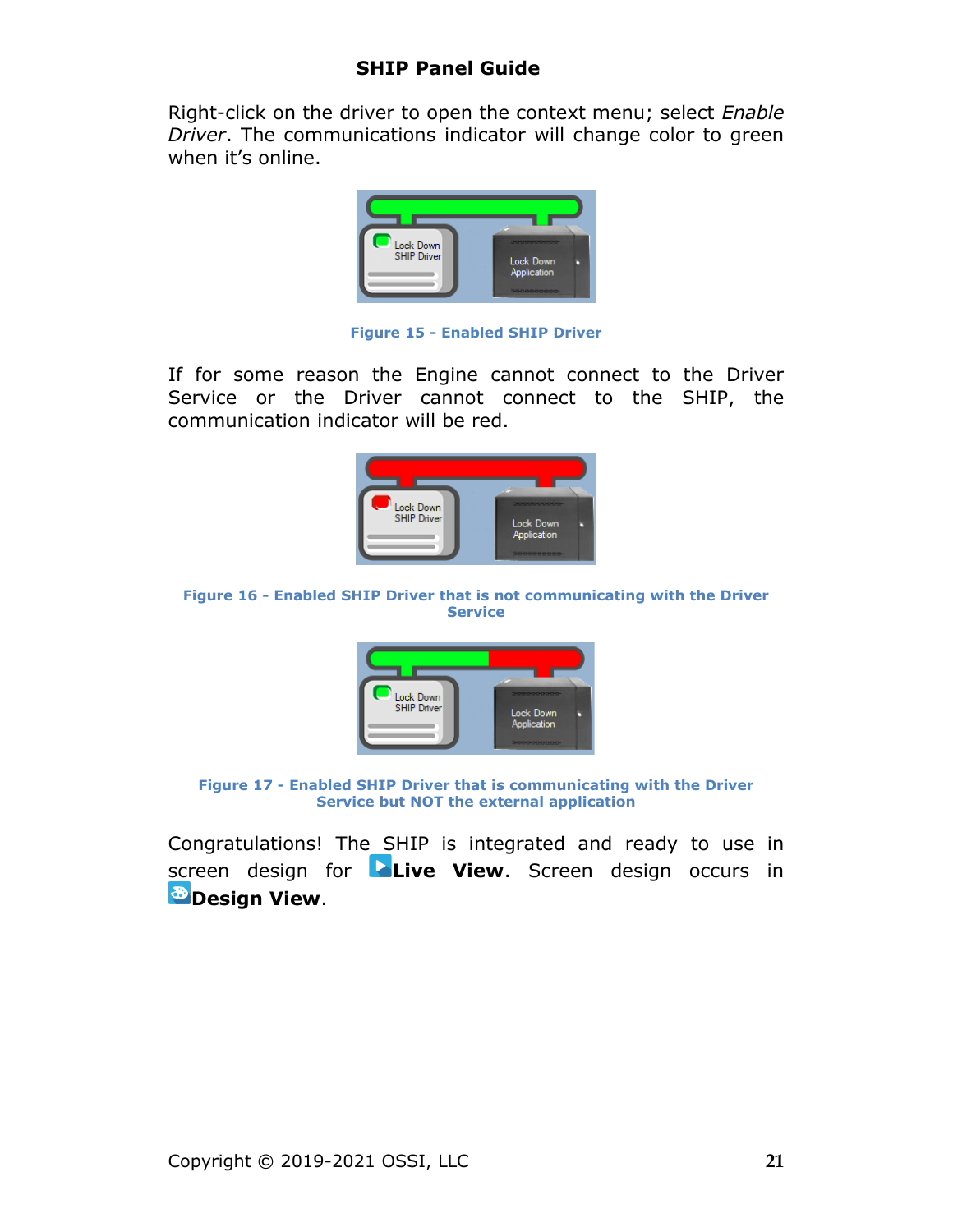## <span id="page-21-0"></span>**5 Design View**

**Design View** is the home of the Project Node Tree and the place where screens and screen objects are programmed. The following sections explain the SHIP Driver node properties, communication method node properties, and the SHIP panel node properties.

## <span id="page-21-2"></span><span id="page-21-1"></span>*5.1 SHIP Driver Node*

The SHIP driver node is found by expanding **Setup->Computer Setup->Drivers**.



**Figure 18 - SHIP Driver node in the Project Node Tree**

Right-click on the driver node and select *Properties* to open the properties dialog.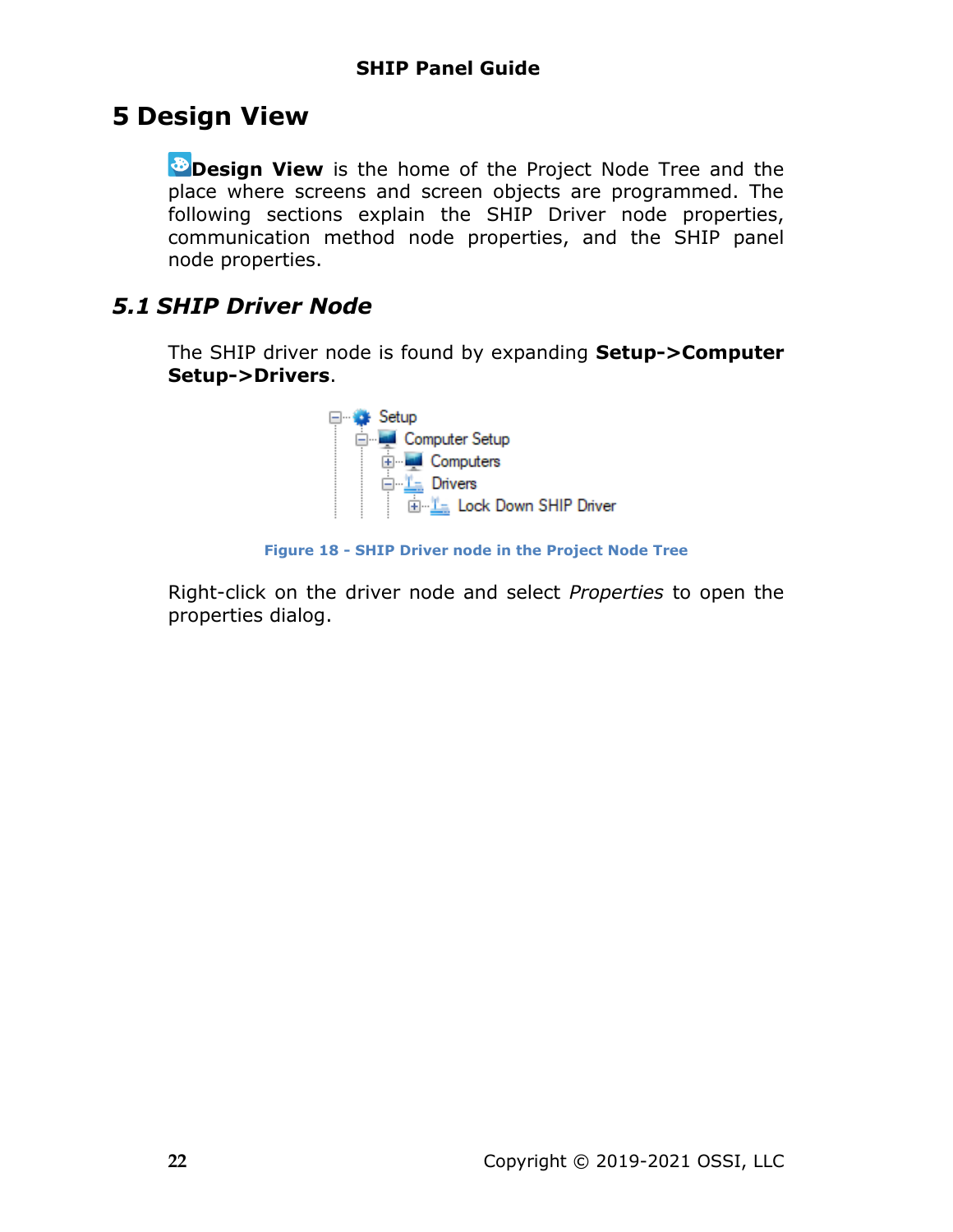| I [1067] Lock Down SHIP Driver                                                       | ×      |
|--------------------------------------------------------------------------------------|--------|
| Properties                                                                           |        |
| <b>Lock Down SHIP Driver</b><br>1067<br>Name:<br>ID:                                 | ÷      |
| <b>All Access</b><br>User Level:                                                     |        |
| Notes:                                                                               |        |
|                                                                                      |        |
|                                                                                      |        |
|                                                                                      |        |
|                                                                                      |        |
| Enabled: $\vee$<br><b>Send Queue</b>                                                 |        |
| Default Retry Start Delay: ☑                                                         |        |
| ÷<br>3<br><b>Retries:</b><br>÷<br>15<br>Retry Start Delay:                           |        |
| ÷<br>1000<br>Timeout:                                                                |        |
| $\div$<br>250<br>Interval:                                                           |        |
| [4] LATWin10SQL<br>[1069] Lock Down Applicat<br><b>Panel List:</b><br>Computer List: |        |
|                                                                                      |        |
|                                                                                      |        |
|                                                                                      |        |
|                                                                                      |        |
| OK                                                                                   | Cancel |

**Figure 19 - SHIP Driver properties dialog**

**Name –** edit box; the name for the node; the name doesn't have to be unique

**ID –** numeric (disabled); the unique identifier of this node; generated by Intelli-Site

**User Level -** drop-down menu (default: All Access); the User Level a user must possess to open the properties for this node

**Notes –** multiline edit box; any notes the user may have for the node

**Enabled –** check box; when checked the driver is enabled

**Default Retry Start Delay –** check box (default: checked); if the driver did not connect, pause before attempting to connect again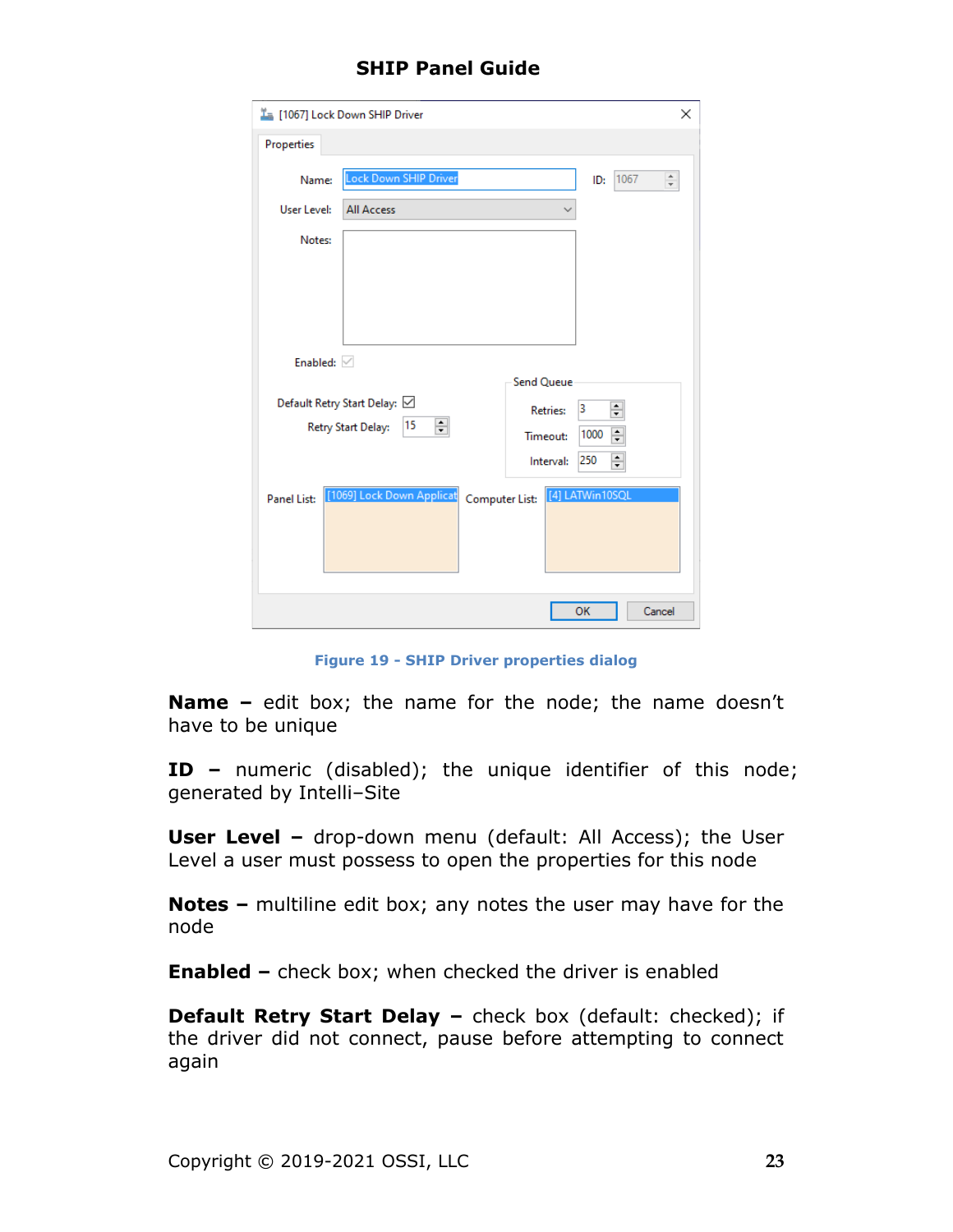**Retry Start Delay –** numeric (default: 15); number of seconds to wait between retries on connection attempts

**Retries –** numeric (default: 3); number of retries for sending a packet

**Timeout –** numeric (default: 1000); number of milliseconds to wait for a response before assuming the packet was not received

**Interval –** numeric (default: 25); number of milliseconds to wait after a timeout before sending the packet again

**Panel List**- drop box; the SHIP node attached to this driver

**Computer List** – drop box (default: the computer on which the Engine is running); the computer node on which this driver is running

### <span id="page-23-0"></span>*5.2 Communication Method Node*

The communication method node is a child of the driver.



**Figure 20 - Communication Method node in the Project Node Tree**

Right-click on the node and select *Properties* to open the properties dialog.

There are two possible communication methods for the SHIP driver: *TCP/IP* and *TCP/IP Listener.*

#### <span id="page-23-1"></span>**5.2.1 TCP/IP Communication Method**

If the SHIP driver will initiate the connection to the external application, the *TCP/IP* communication method is the proper choice. Right-click on the node and select *Properties* to open the properties dialog.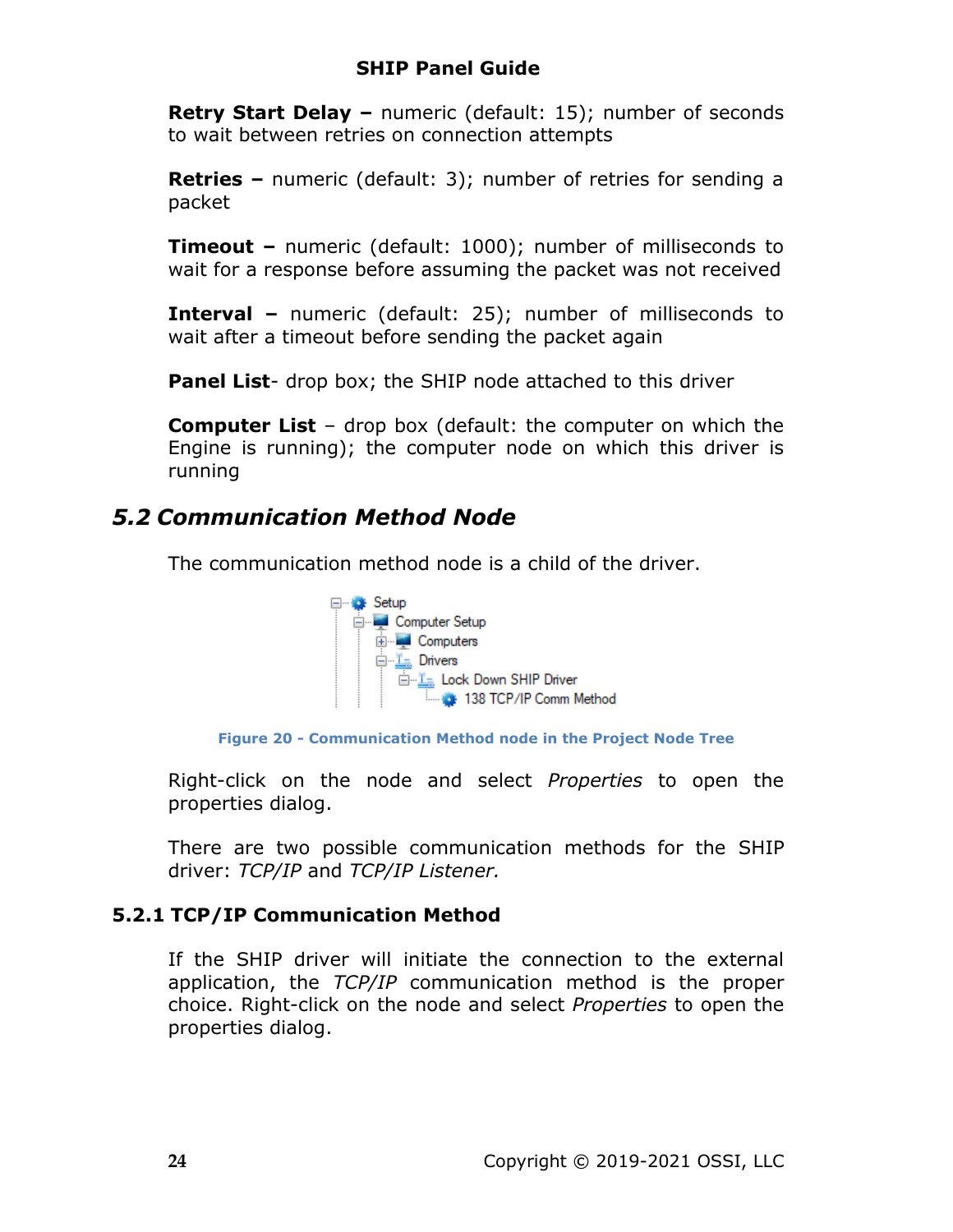|             | 1068] 138 TCP/IP Comm Method      |     | ×                                                     |
|-------------|-----------------------------------|-----|-------------------------------------------------------|
| Properties  |                                   |     |                                                       |
| Name:       | 138 TCP/IP Comm Method            | ID: | $\hat{\overline{\phantom{w}}\hspace{-0.5em}}$<br>1068 |
| User Level: | <b>All Access</b><br>$\checkmark$ |     |                                                       |
| Notes:      |                                   |     |                                                       |
|             |                                   |     |                                                       |
|             |                                   |     |                                                       |
|             |                                   |     |                                                       |
| Address:    | 192.168.12.138                    |     |                                                       |
| Port:       | ÷<br>3001                         |     |                                                       |
| TCP: $\vee$ |                                   |     |                                                       |
|             |                                   |     |                                                       |
|             |                                   | OK  | Cancel                                                |

**Figure 21 - Communication Method node properties dialog**

**Name –** edit box; the name for the node; the name doesn't have to be unique

**ID –** numeric (disabled); the unique identifier of this node; generated by Intelli-Site

**User Level -** drop-down menu (default: All Access); the User Level a user must possess to open the properties for this node

**Notes –** multiline edit box; any notes the user may have for the node

**Address –** edit box; the IP address of the panel

**Port –** numeric (default: 3001); the TCP or UDP port number

**TCP-** checkbox (default: checked); when checked, the driver will communicate with the panel using TCP; when not checked, the driver assumes UDP is the desired communication protocol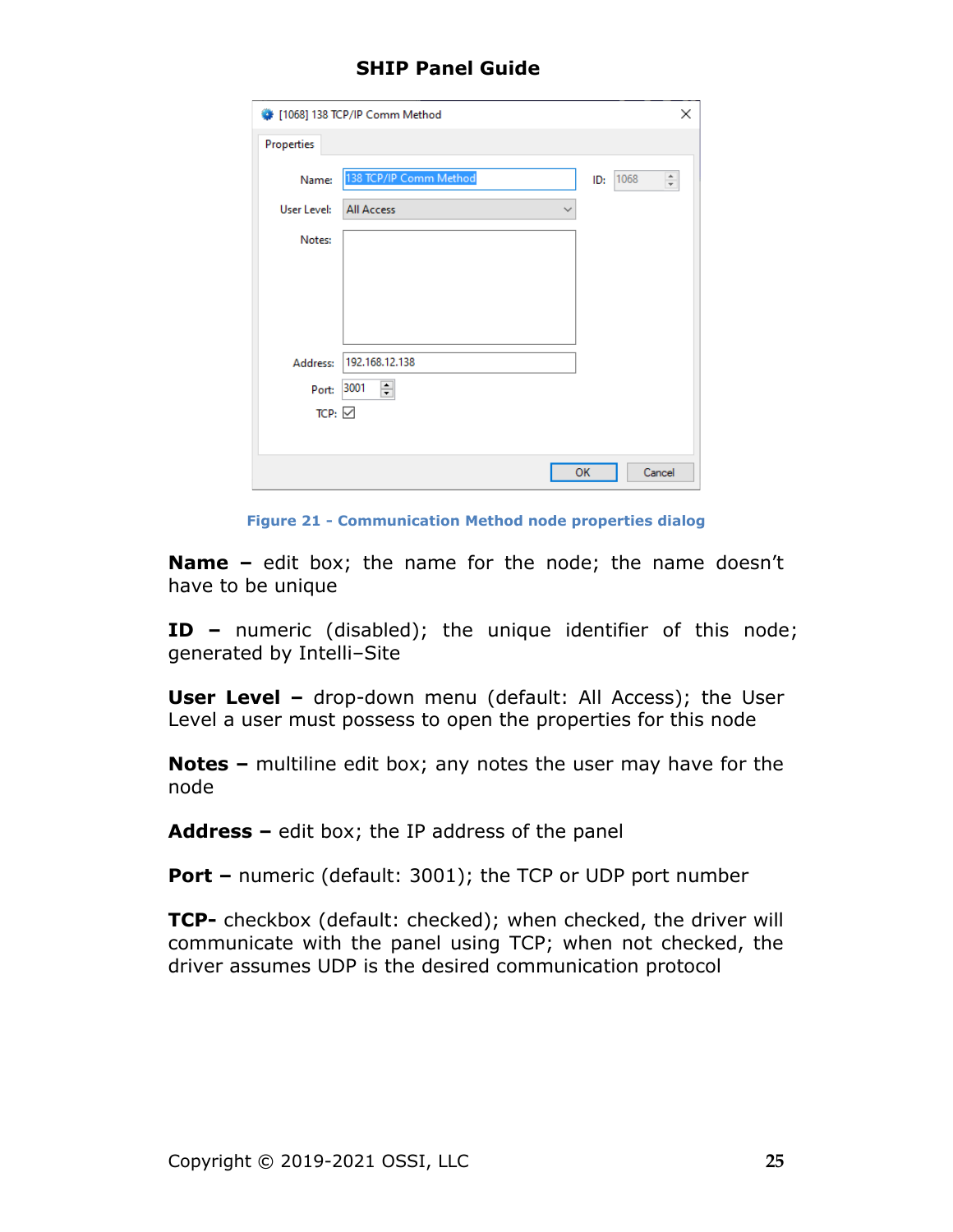#### <span id="page-25-0"></span>**5.2.2 TCP/IP Listener Communication Method**

If external application will initiate the connection to the SHIP driver, the *TCP/IP Listener* communication method is the proper choice. Right-click on the node and select *Properties* to open the properties dialog.

|                        | 1073] New TCP/IP Listener Comm Method |     | ×         |
|------------------------|---------------------------------------|-----|-----------|
| Properties             |                                       |     |           |
| Name:                  | New TCP/IP Listener Comm Method       | ID: | 1073<br>÷ |
| User Level:            | All Access<br>$\checkmark$            |     |           |
| Notes:                 |                                       |     |           |
|                        |                                       |     |           |
|                        |                                       |     |           |
|                        |                                       |     |           |
| Listening Port:        | $\div$<br>3001                        |     |           |
| TCP: $\overline{\vee}$ |                                       |     |           |
|                        |                                       |     |           |
|                        |                                       | OK  | Cancel    |

**Figure 22 - Communication Method node properties dialog**

**Name –** edit box; the name for the node; the name doesn't have to be unique

**ID –** numeric (disabled); the unique identifier of this node; generated by Intelli-Site

**User Level –** drop-down menu (default: All Access); the User Level a user must possess to open the properties for this node

**Notes –** multiline edit box; any notes the user may have for the node

**Address –** edit box; the IP address of the panel

**Listener Port –** numeric (default: 3001); the TCP or UDP port number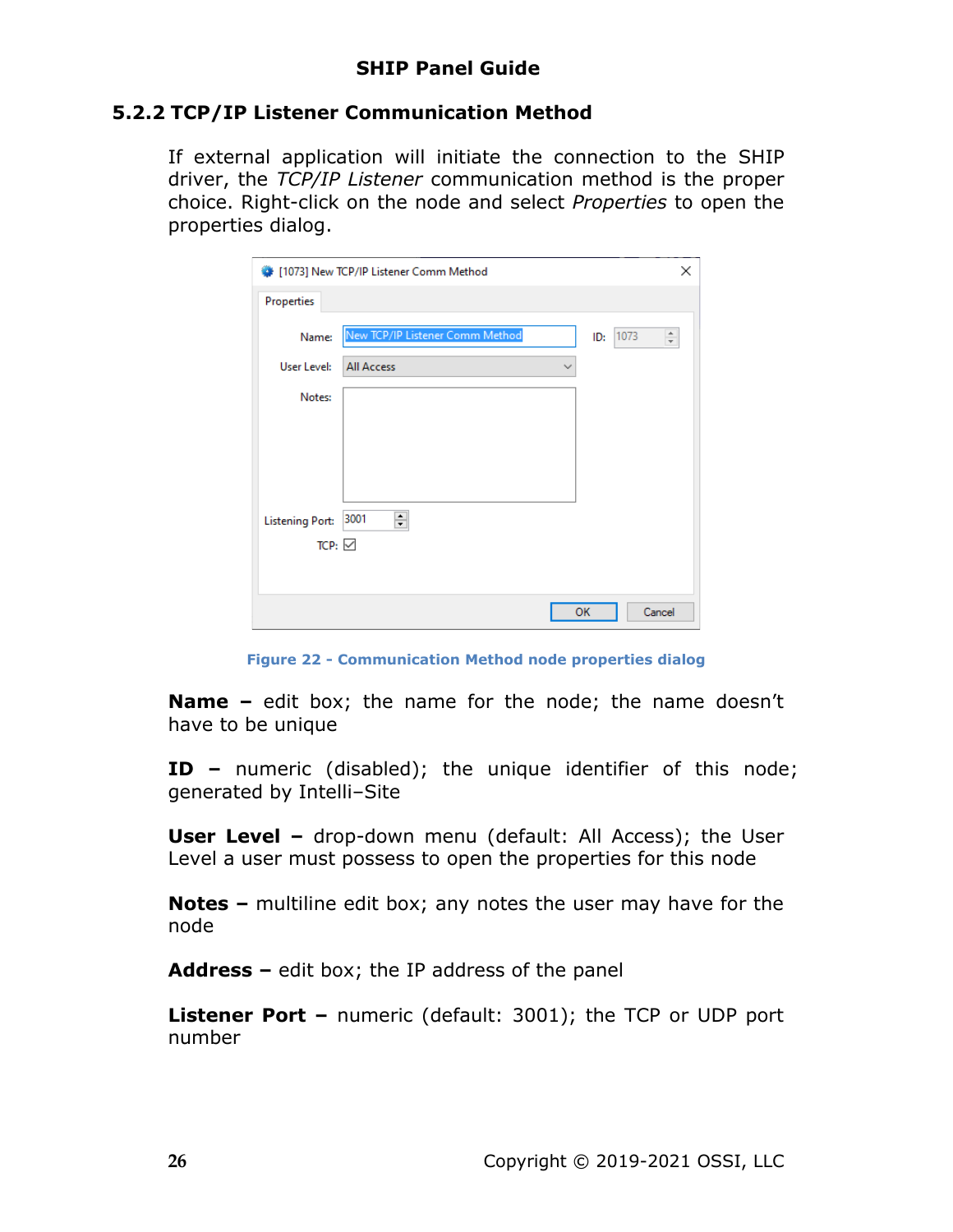**TCP-** checkbox (default: checked); when checked, the driver will communicate with the panel using TCP; when not checked, the driver assumes UDP is the desired communication protocol

## <span id="page-26-2"></span><span id="page-26-0"></span>*5.3 SHIP Panel Node*

The SHIP panel node is found by expanding **System Layout** then the Site and Area to which the SHIP panel was added in **K**Hardware Management View. In the example below, the panel was added to the site **Corporate Headquarters** and the area **Area**.



**Figure 23 - The SHIP panel node in the Project Node Tree**

The SHIP panel node is the root node for the panel. The following sections will explain:

- The properties of the SHIP panel node
- The configuration of the SHIP panel (a.k.a. **Quick Config**)
- The child nodes of the SHIP panel

#### **5.3.1 SHIP Panel Node Properties**

<span id="page-26-1"></span>Right-click on the SHIP panel node to open the properties. Here there are additional fields that are not accessible through the **Quick Config** dialog. They correspond to those features that aren't part of the day to day running of the system.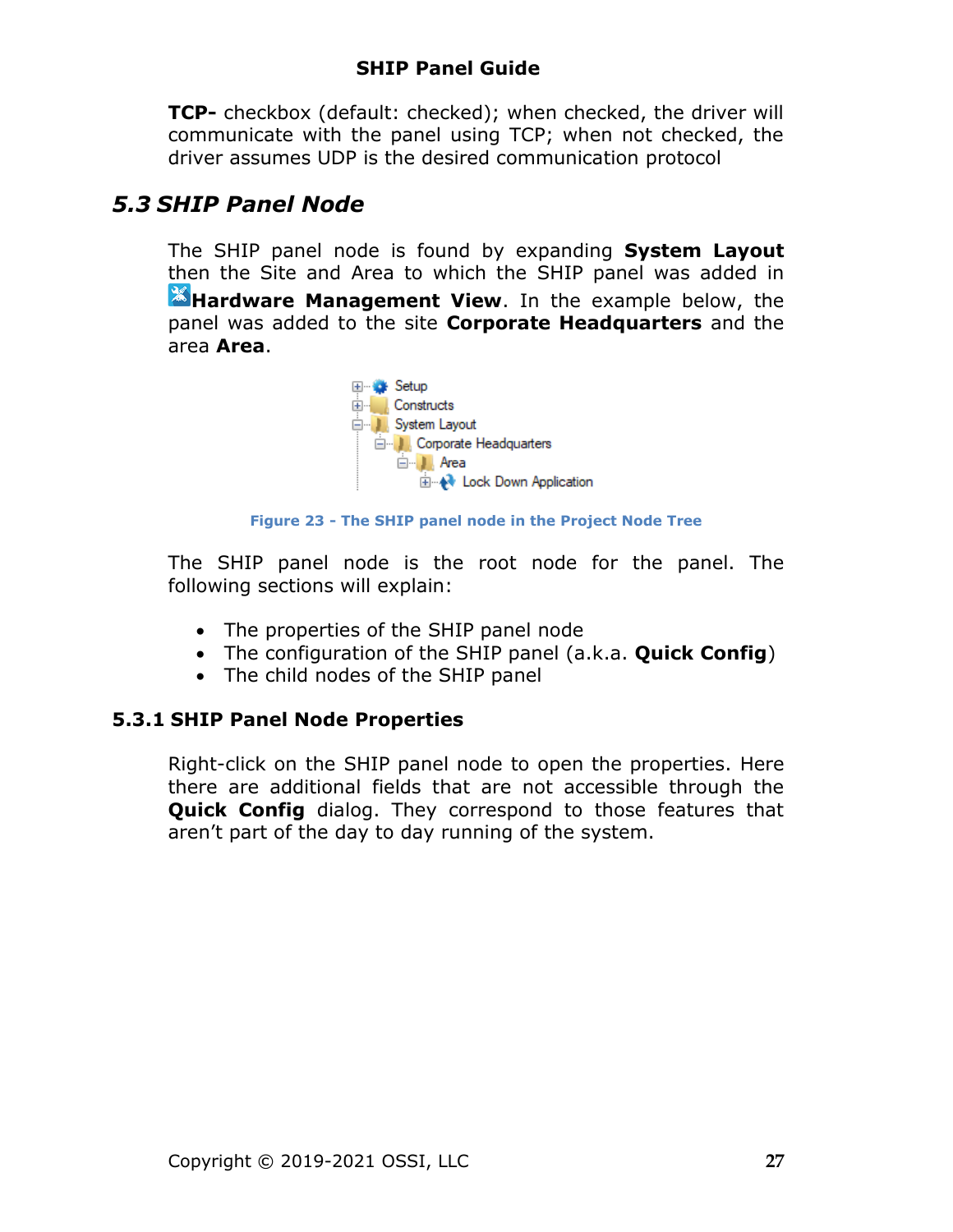| <b>♦ [1069] Lock Down Application</b><br>×                                                                                                |
|-------------------------------------------------------------------------------------------------------------------------------------------|
| Properties                                                                                                                                |
| <b>Lock Down Application</b><br>1069<br>۸<br>Name:<br>ID:<br>÷                                                                            |
| User Level:<br><b>All Access</b><br>$\checkmark$                                                                                          |
| Notes:                                                                                                                                    |
|                                                                                                                                           |
|                                                                                                                                           |
|                                                                                                                                           |
| Framing (optional)                                                                                                                        |
| If the Start and/or End Strings are not empty, every message MUST start/end with<br>with the values below or the message will be ignored. |
| <b>Start String:</b><br><b>End String:</b>                                                                                                |
| Virtual: $\Box$                                                                                                                           |
| <b>Virtual Point:</b>                                                                                                                     |
| ÷<br>Event buffer delta (min): 0                                                                                                          |
| OK<br>Cancel<br>Apply                                                                                                                     |

**Figure 24 - SHIP node properties dialog**

**Name –** edit box; the name for the node; the name doesn't have to be unique

**ID –** numeric (disabled); the unique identifier of this node; generated by Intelli-Site

**User Level –** drop-down menu (default: All Access); the User Level a user must possess to open the properties for this node

**Notes –** multiline edit box; any notes the user may have for the node

**Start String –** edit box; if present, every message to and from the external application must begin with this string

**End String –** edit box; if present, every message to and from the external application must end with this string

**Virtual** – check box; when checked the panel is virtualized, allowing the driver to be brought online without having the physical panel available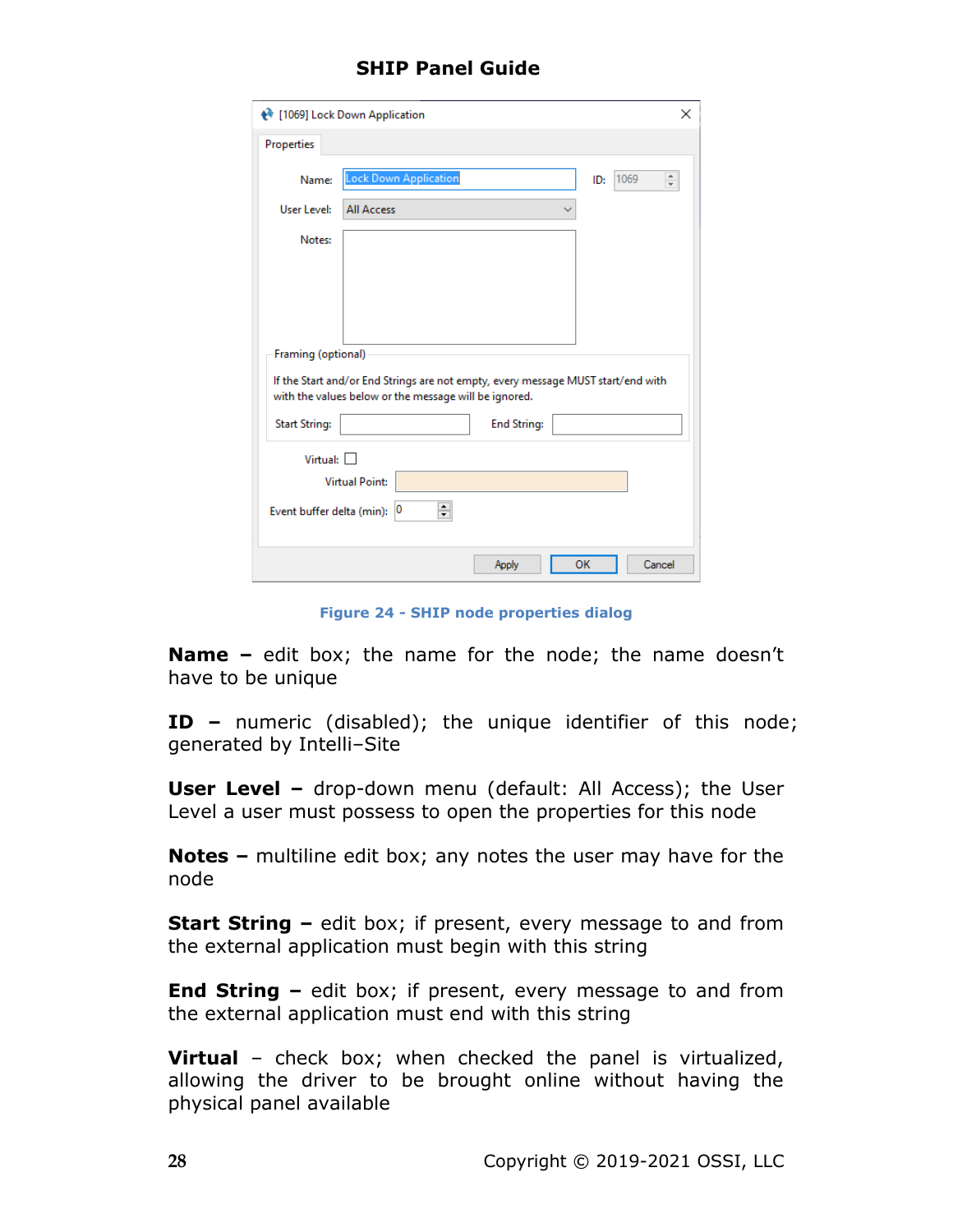**Virtual Point** – drop box; this I/O Point will be set when the panel is virtualized, clear when it is not

**Event buffer delta (min)** - numeric (default: 0); only applies to panels that buffer data; the Engine compares the time an event occurs versus the current time, if the difference is greater than the **Event buffer delta**, the event is logged but not acted upon.

#### <span id="page-28-1"></span>**5.3.2 SHIP Panel Quick Config**

<span id="page-28-0"></span>The **Quick Config** dialog is accessible either in **Alardware Management View** or in **Design View**. To open the **Quick Config** dialog, right-click on the SHIP panel node and select *Quick Config*.

|                      | Configure Lock Down Application                                                                                                           |                    |    |          |
|----------------------|-------------------------------------------------------------------------------------------------------------------------------------------|--------------------|----|----------|
| Panel Name:          | <b>Lock Down Application</b>                                                                                                              |                    |    | Virtual: |
| Framing (optional)   |                                                                                                                                           |                    |    |          |
|                      | If the Start and/or End Strings are not empty, every message MUST start/end with<br>with the values below or the message will be ignored. |                    |    |          |
| <b>Start String:</b> |                                                                                                                                           | <b>End String:</b> |    |          |
|                      |                                                                                                                                           |                    | ок | Cancel   |

**Figure 25 - SHIP panel Quick Config dialog**

**Panel Name –** edit box; the name of the SHIP panel; updating this field will change the name of the node

**Virtual –** check box; when checked the panel is virtualized, allowing the driver to be brought online without having the physical panel available

**Start String –** edit box; if present, every message to and from the external application must begin with this string. The message will be ignored if it does not.

**End String –** edit box; if present, every message to and from the external application must end with this string. The message will be ignored if it does not.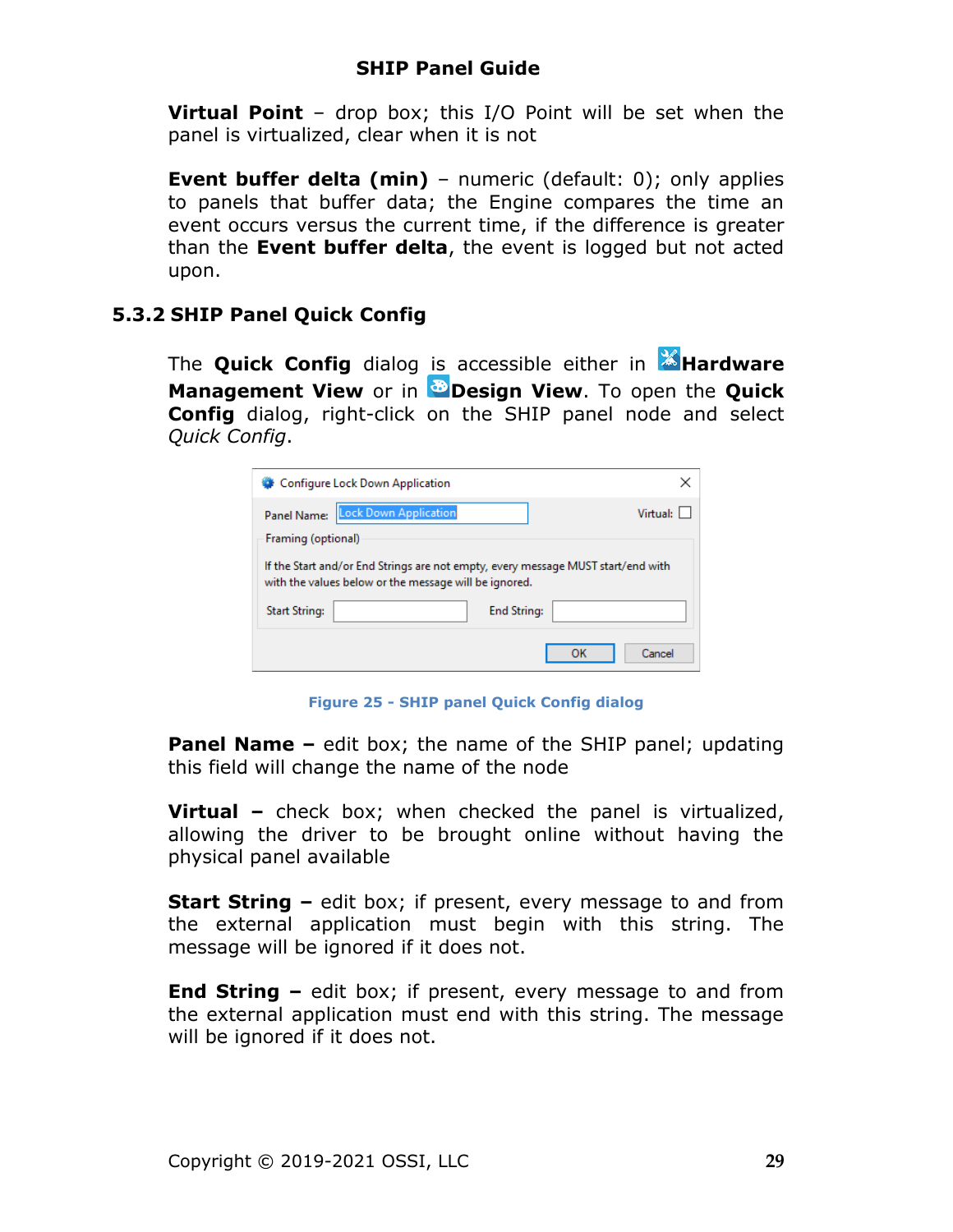#### **5.3.3 SHIP Panel Child Nodes**

<span id="page-29-0"></span>The SHIP panel has only one child node, the Alarms node.



#### **Figure 26 - SHIP panel child node**

#### **5.3.3.1 Alarms**

The is only one alarm for the SHIP panel. It is **Panel Status**.



**Figure 27 - SHIP panel Alarms child nodes**

The **Panel Status** point is high when the panel is offline (assuming the driver is online, and the panel is not virtualized). It is a standard I/O Point. For more information about the I/O Point see the User's Guide.